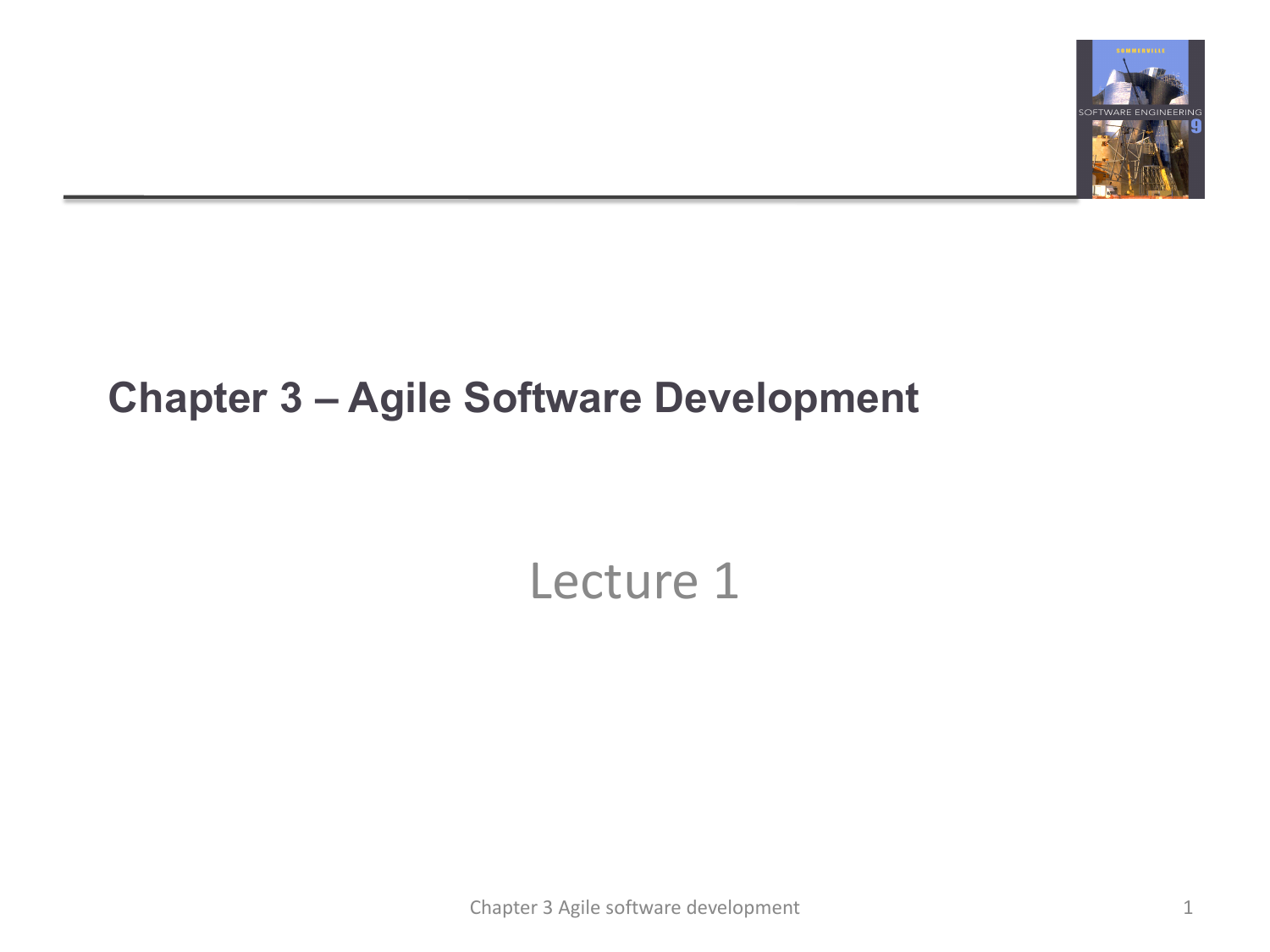### **Topics covered**



- $\diamond$  Agile methods
- $\diamond$  Plan-driven and agile development
- $\diamond$  Extreme programming
- $\diamondsuit$  Agile project management
- $\diamond$  Scaling agile methods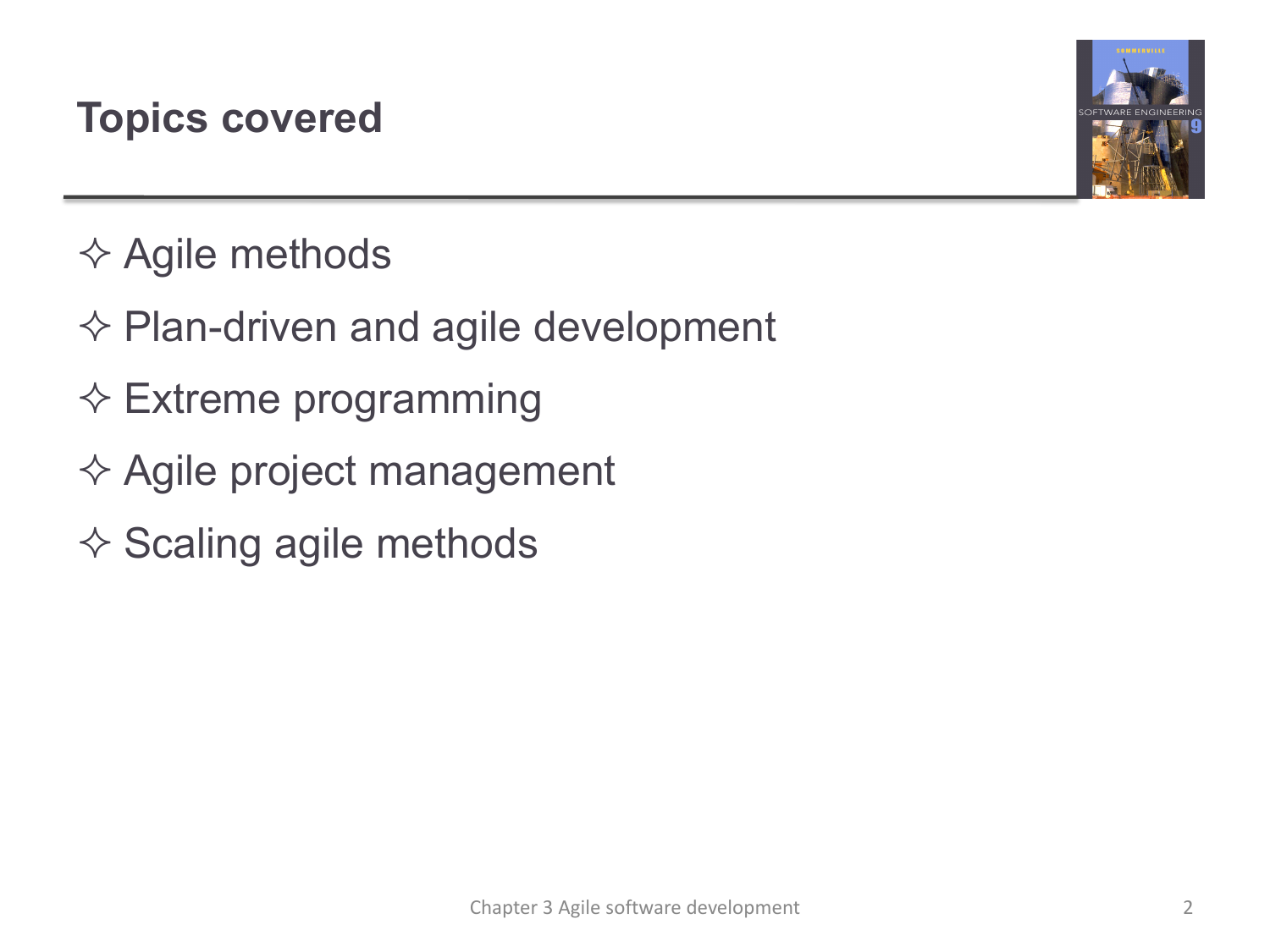

- $\Diamond$  Rapid development and delivery is now often the most important requirement for software systems
	- Businesses operate in a fast –changing requirement and it is practically impossible to produce a set of stable software requirements
	- Software has to evolve quickly to reflect changing business needs.
- $\diamondsuit$  Rapid software development
	- § Specification, design and implementation are inter-leaved
	- System is developed as a series of versions with stakeholders involved in version evaluation
	- User interfaces are often developed using an IDE and graphical toolset.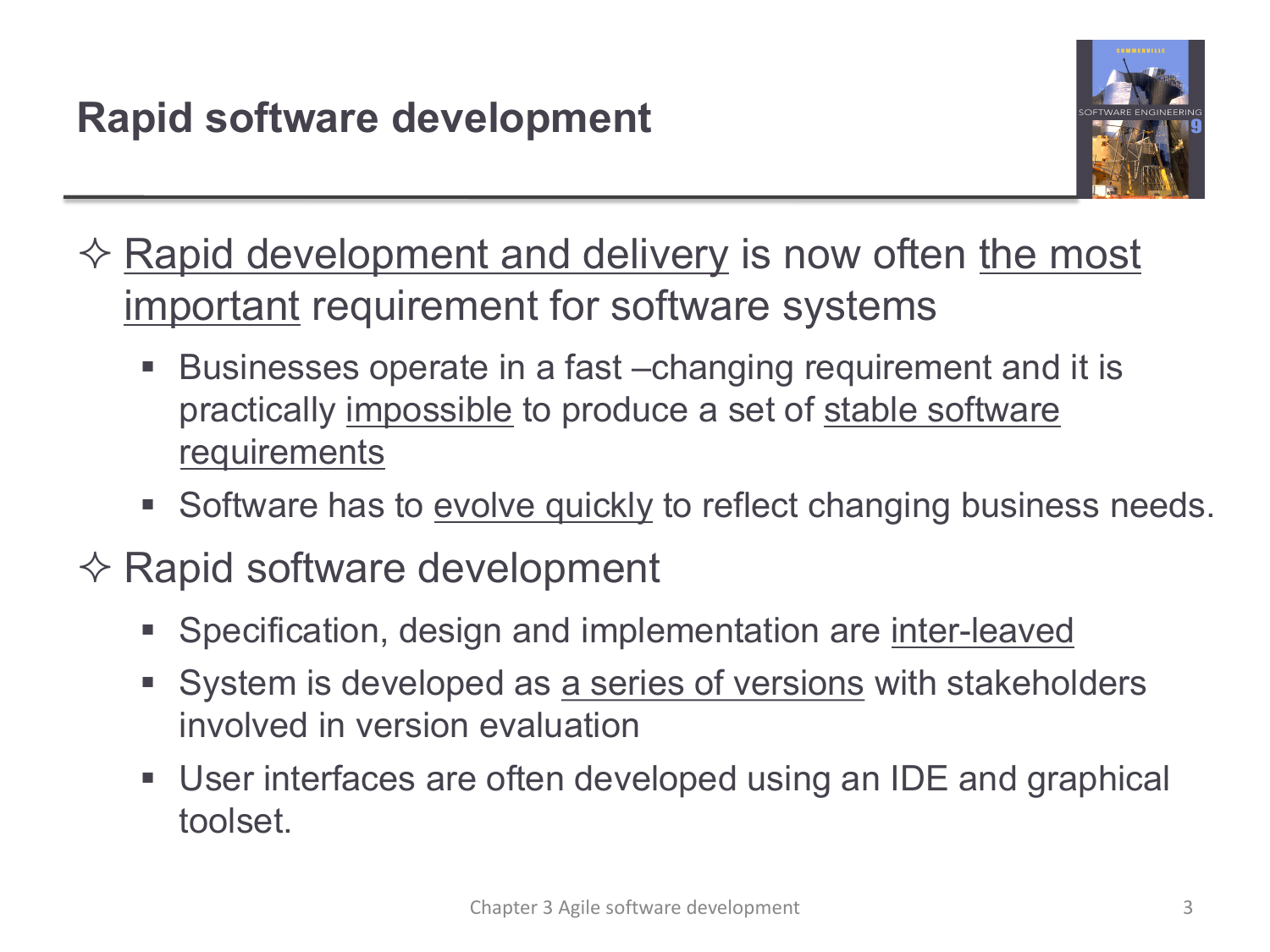

- $\Diamond$  Dissatisfaction with the overheads involved in software design methods of the 1980s and 1990s led to the creation of agile methods. These methods:
	- Focus on the code rather than the design
	- Are based on an *iterative* approach to software development
	- Are intended to deliver working software quickly and evolve this quickly to meet changing requirements.
- $\diamond$  The aim of agile methods is to reduce overheads in the software process (e.g. by limiting documentation) and to be able to respond quickly to changing requirements without excessive rework.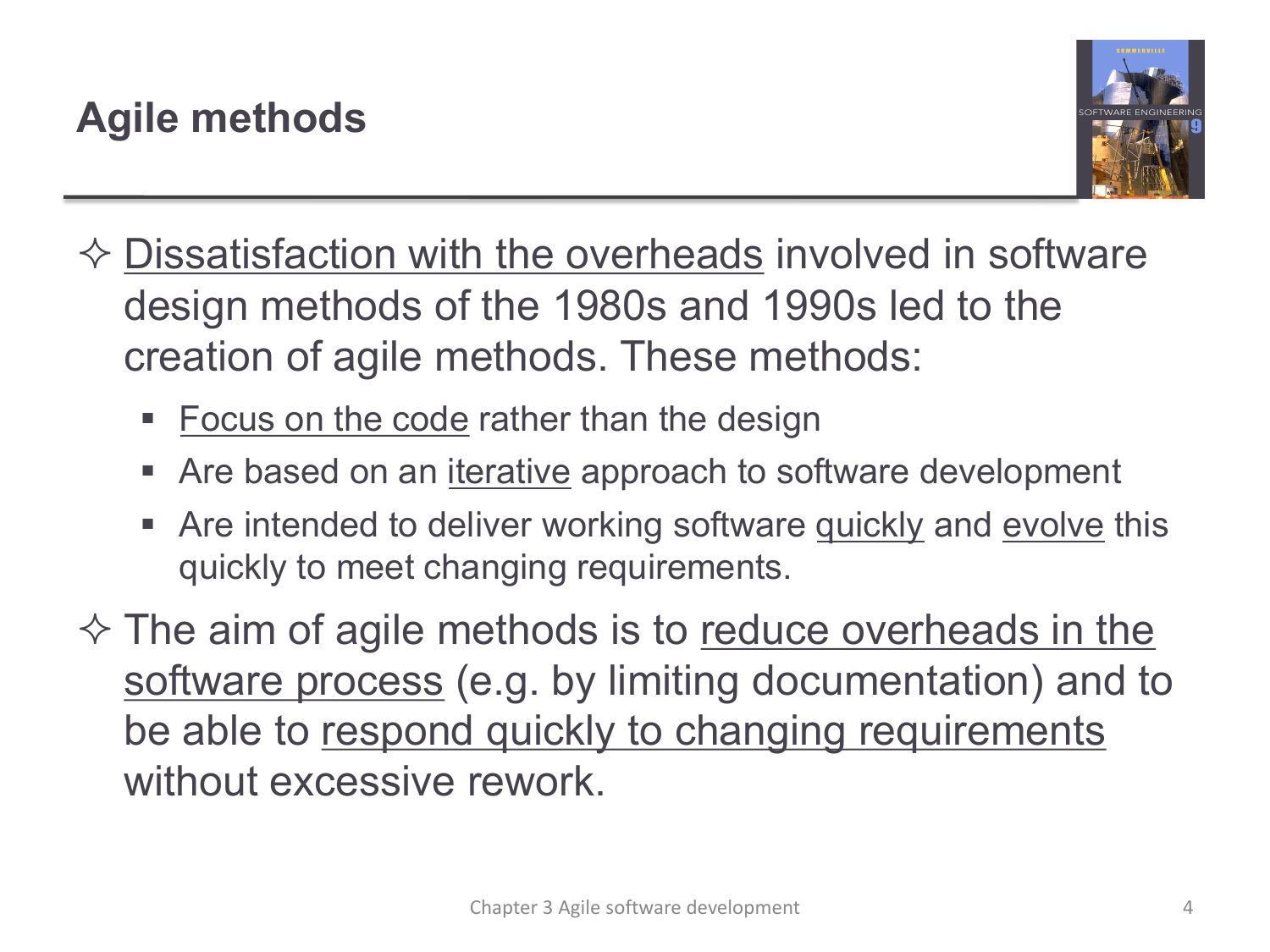

- ² *We are uncovering better ways of developing software by doing it and helping others do it. Through this work we have come to value:*
	- § *Individuals and interactions over processes and tools*
	- § *Working software over comprehensive documentation*
	- § *Customer collaboration over contract negotiation*
	- § *Responding to change over following a plan*
- $\Diamond$  That is, while there is value in the items on the right, we *value the items on the left more.*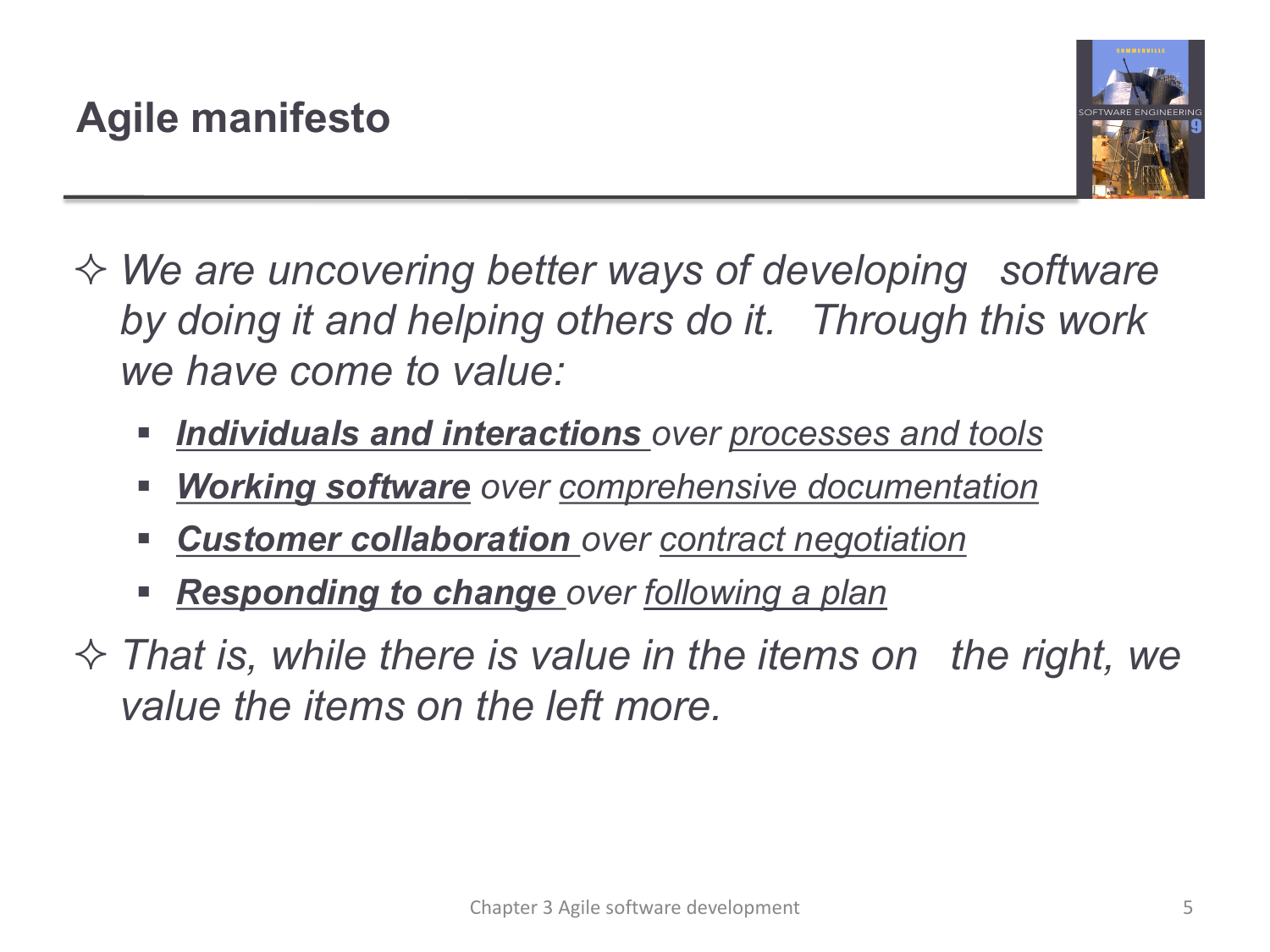# **The principles of agile methods**



| <b>Principle</b>            | <b>Description</b>                                                                                                                                                                                                 |
|-----------------------------|--------------------------------------------------------------------------------------------------------------------------------------------------------------------------------------------------------------------|
| <b>Customer involvement</b> | involved throughout<br>should<br>be<br>closely<br>the<br><b>Customers</b><br>development process. Their role is provide and prioritize new<br>system requirements and to evaluate the iterations of the<br>system. |
| Incremental delivery        | The software is developed in increments with the customer<br>specifying the requirements to be included in each increment.                                                                                         |
| People not process          | The skills of the development team should be recognized and<br>exploited. Team members should be left to develop their own<br>ways of working without prescriptive processes.                                      |
| Embrace change              | Expect the system requirements to change and so design the<br>system to accommodate these changes.                                                                                                                 |
| <b>Maintain simplicity</b>  | Focus on simplicity in both the software being developed and<br>in the development process. Wherever possible, actively work<br>to eliminate complexity from the system.                                           |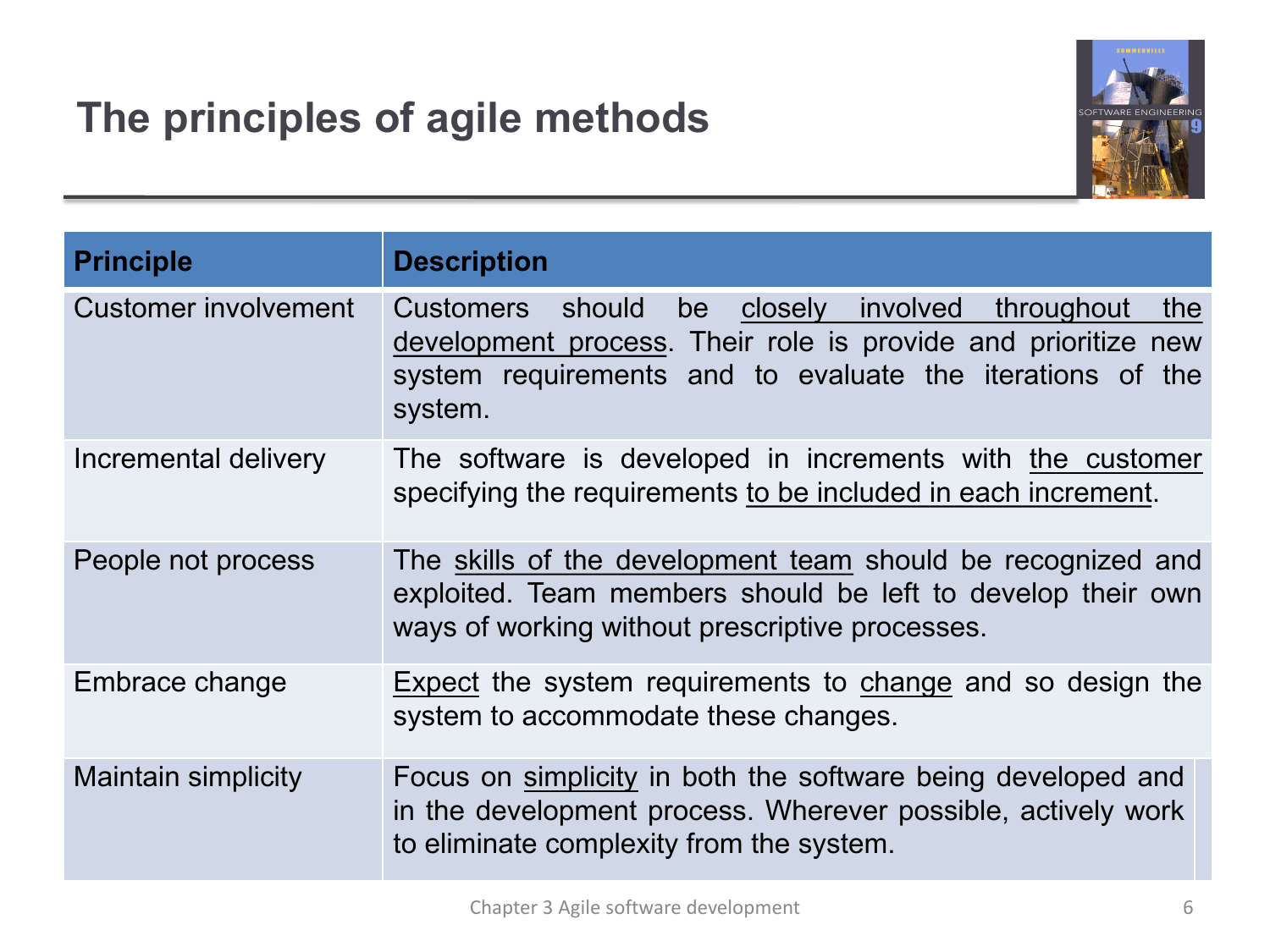

- **→ Product development** where a software company is developing a small or medium-sized product for sale.
- ² **Custom system development** within an organization, where there is a clear commitment from the customer to become involved in the development process and where there are not a lot of external rules and regulations that affect the software.
- $\diamondsuit$  Because of their focus on small, tightly-integrated teams, there are problems in scaling agile methods to large systems.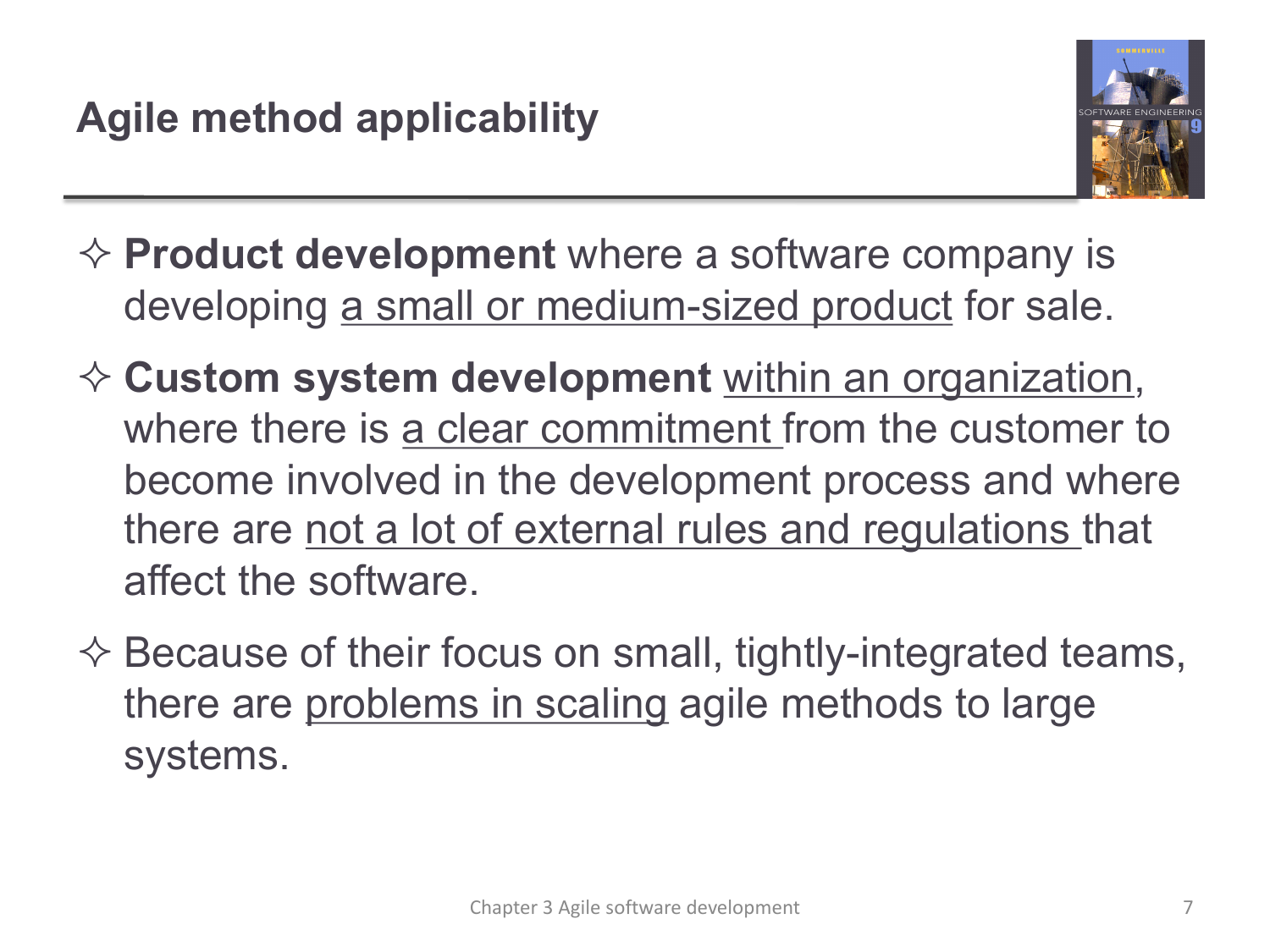

 $\Diamond$  It can be difficult to keep the interest of customers who are involved in the process.

- $\Diamond$  Team members may be <u>unsuited to the intense</u> involvement that characterizes agile methods.
- $\Diamond$  Prioritizing changes can be difficult where there are multiple stakeholders.
- $\diamond$  Maintaining simplicity requires extra work.
- $\Diamond$  Contracts may be a problem as with other approaches to iterative development.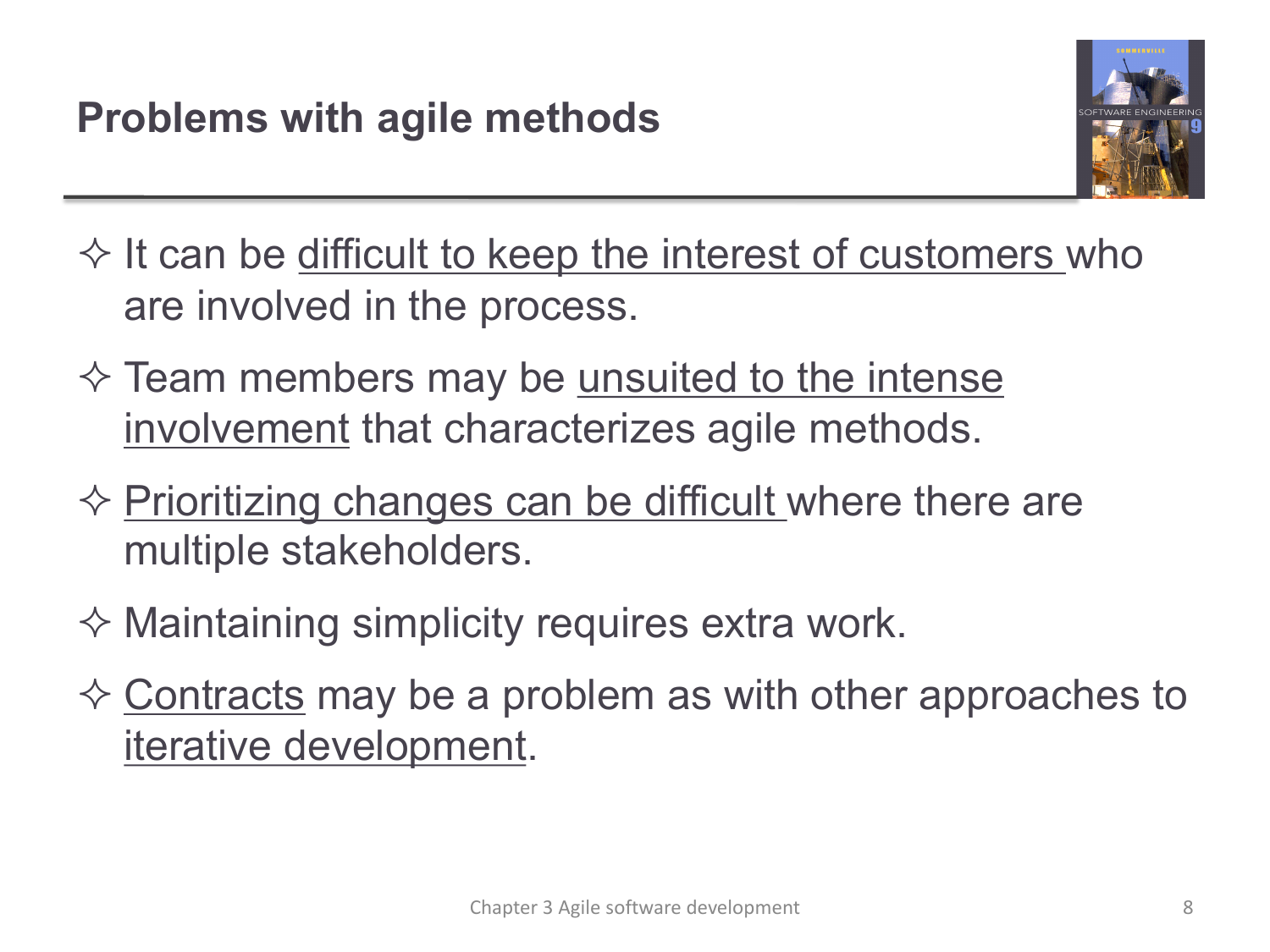

- $\diamond$  Most organizations spend more on maintaining existing software than they do on new software development. So, if agile methods are to be successful, they have to support maintenance as well as original development.
- $\diamond$  Two key issues:
	- Are systems that are developed using an agile approach maintainable, given the emphasis in the development process of minimizing formal documentation?
	- Can agile methods be used effectively for evolving a system in response to customer change requests?
- $\Diamond$  Problems may arise if original development team cannot be maintained.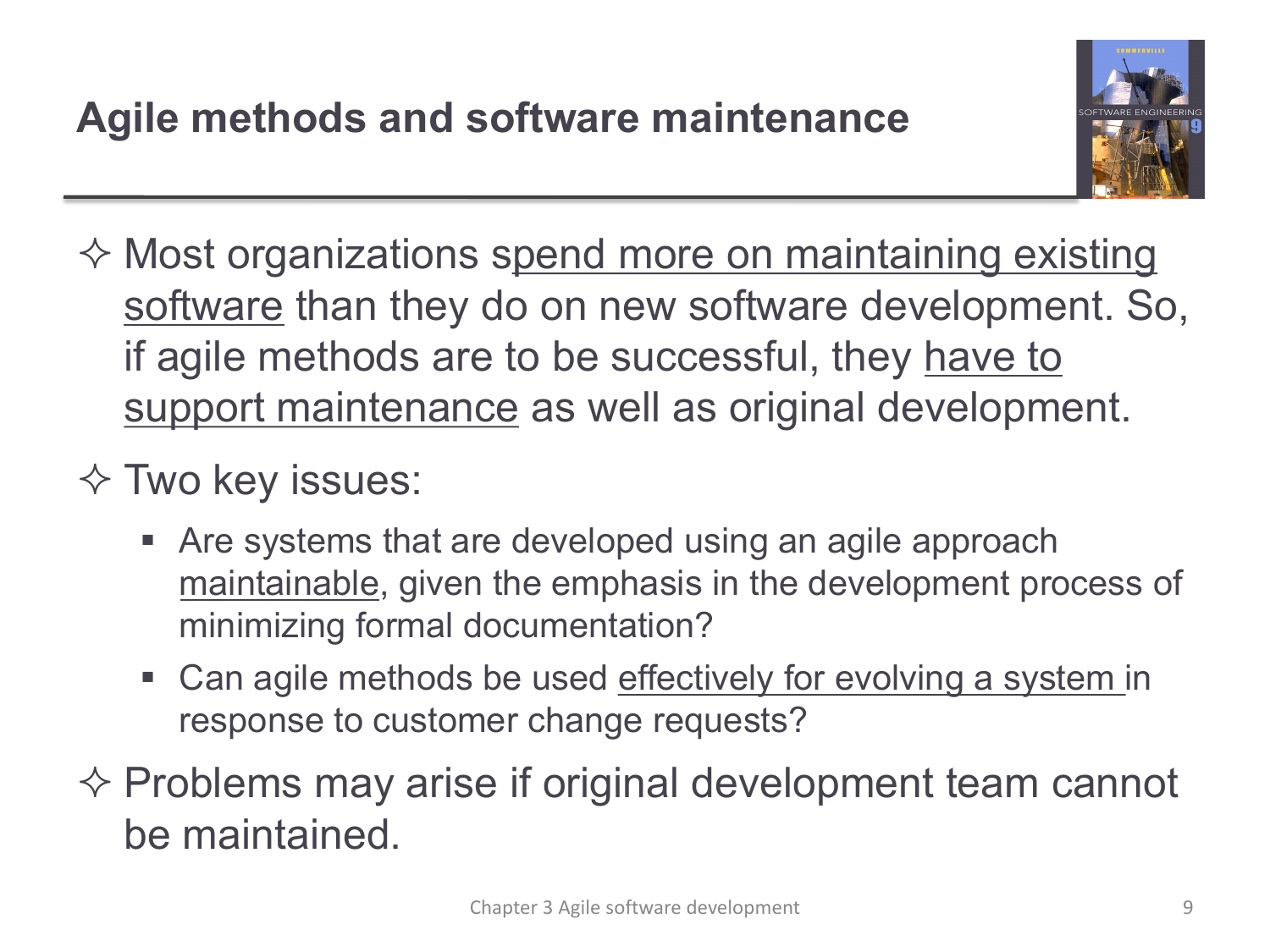

# $\diamondsuit$  Plan-driven development

- A plan-driven approach to software engineering is based around separate development stages with the outputs to be produced at each of these stages planned in advance.
- Not necessarily waterfall model plan-driven, incremental development is possible
- Iteration occurs within activities.
- $\diamondsuit$  Agile development
	- Specification, design, implementation and testing are interleaved and the outputs from the development process are decided through a process of negotiation during the software development process.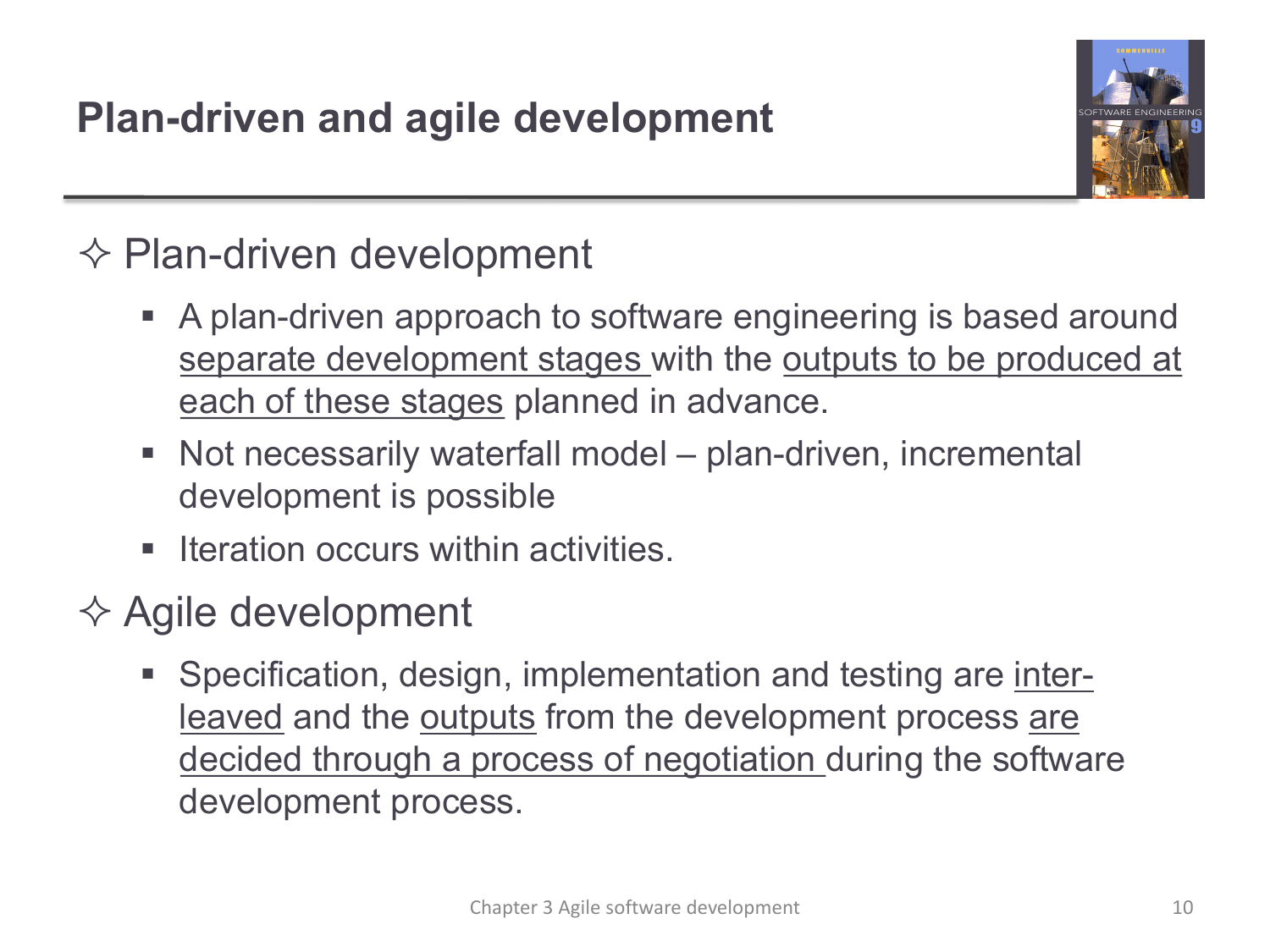# **Plan-driven and agile specification**



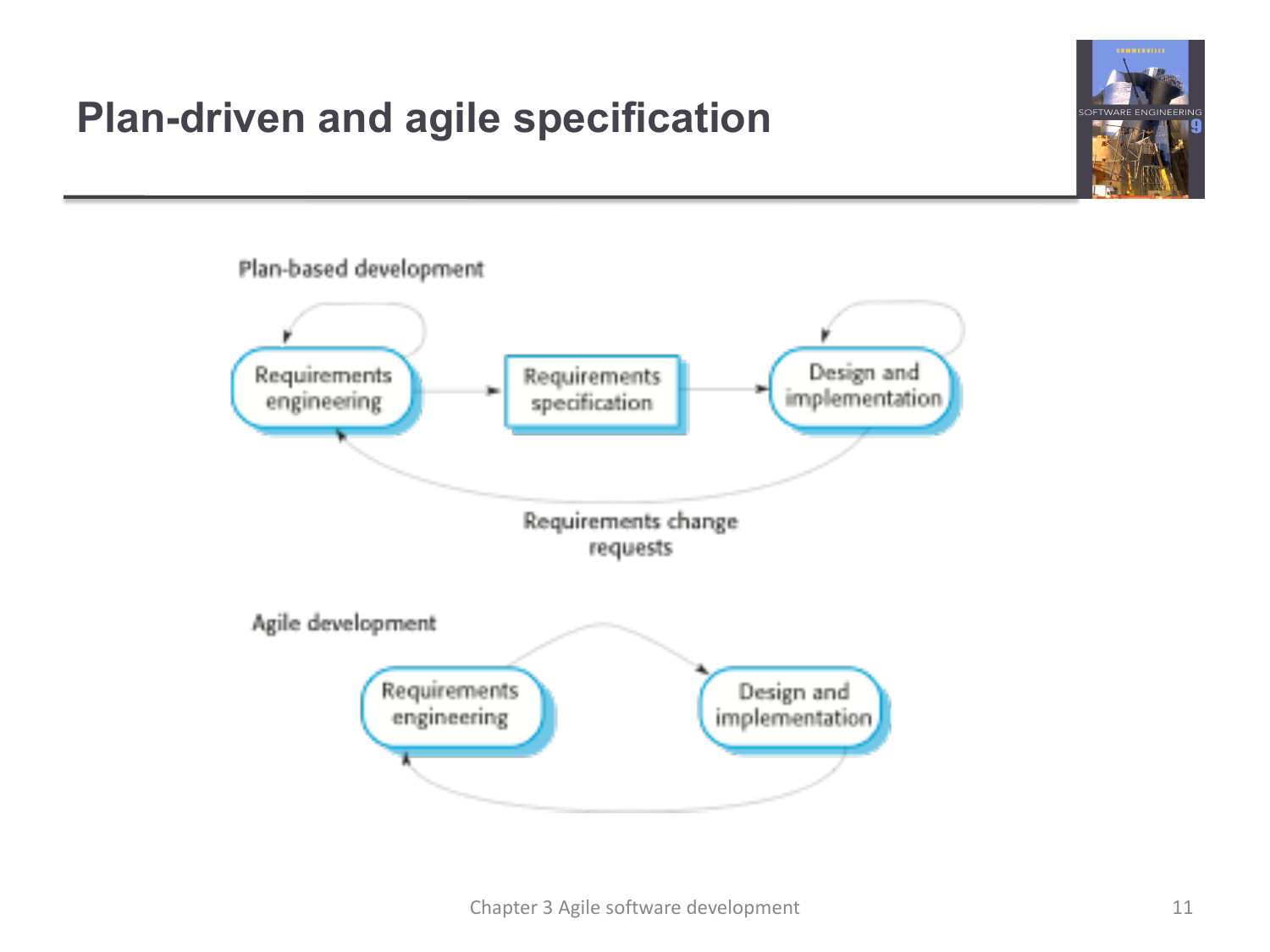

 $\Diamond$  Most projects include elements of plan-driven and agile processes. Deciding on the balance depends on:

- **Example 15 it important to have a very detailed specification and design** before moving to implementation? If so, you probably need to use a plan-driven approach.
- Is an incremental delivery strategy, where you deliver the software to customers and get rapid feedback from them, realistic? If so, consider using agile methods.
- How large is the system that is being developed? Agile methods are most effective when the system can be developed with a small co-located team who can communicate informally. This may not be possible for large systems that require larger development teams so a plan-driven approach may have to be used.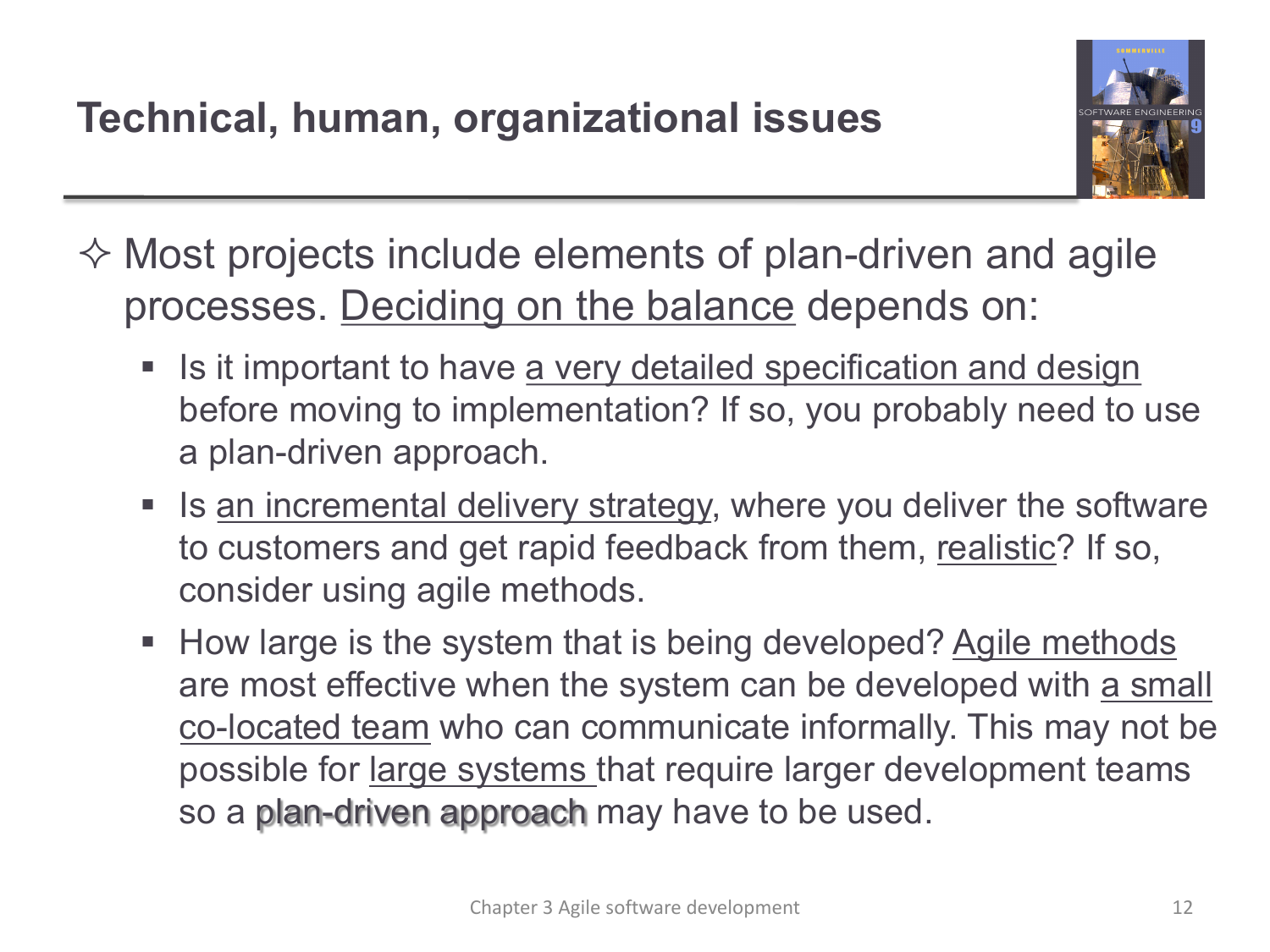

- What type of system is being developed?
	- Plan-driven approaches may be required for systems that require a lot of analysis before implementation (e.g. real-time system with complex timing requirements).
- What is the expected system lifetime?
	- Long-lifetime systems may require more design documentation to communicate the original intentions of the system developers to the support team.
- What technologies are available to support system development?
	- Agile methods rely on good tools to keep track of an evolving design
- How is the development team organized?
	- If the development team is distributed or if part of the development is being outsourced, then you may need to develop design documents to communicate across the development teams.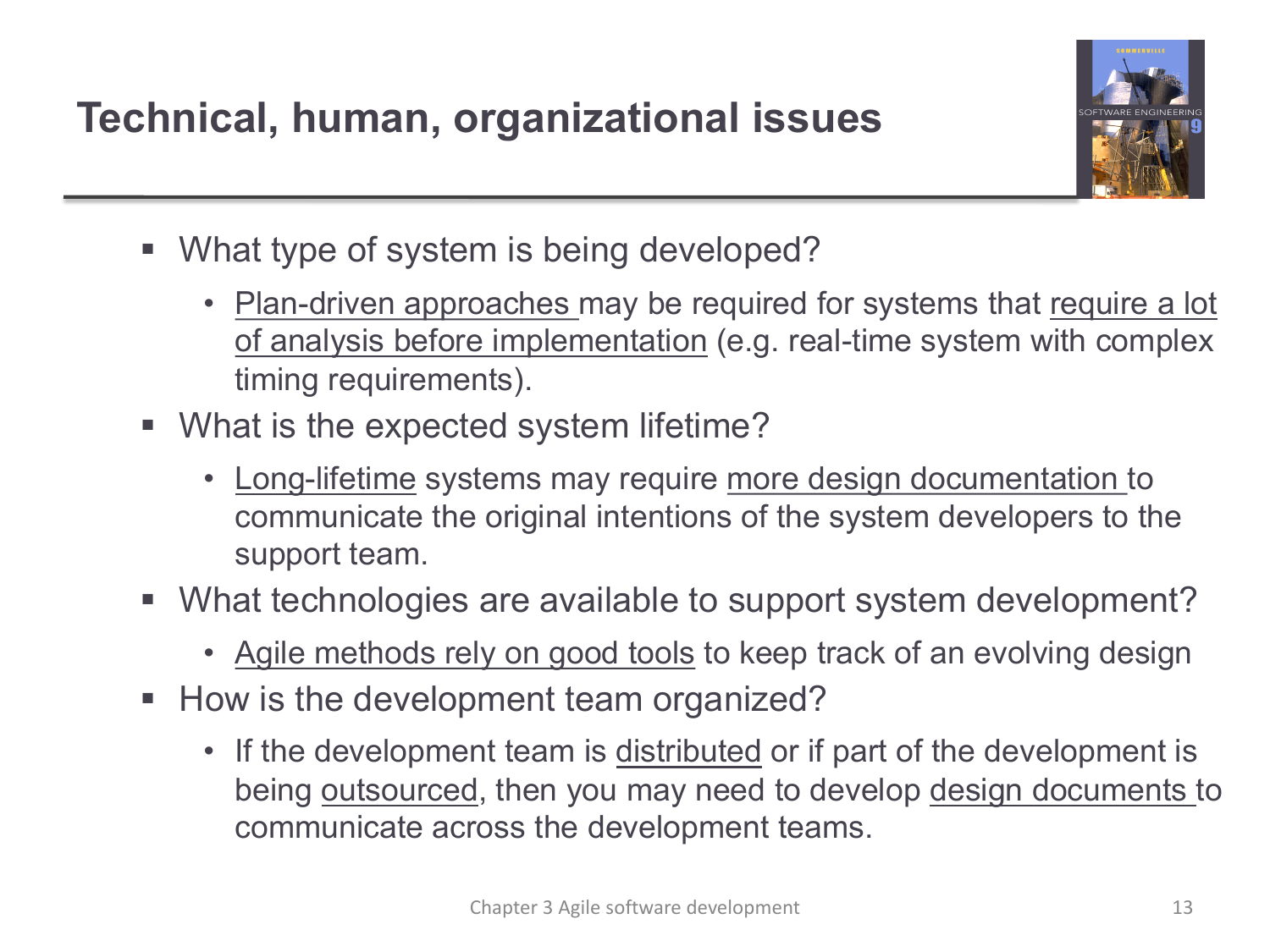

- Are there cultural or organizational issues that may affect the system development?
	- Traditional engineering organizations have a culture of plan-based development, as this is the norm in engineering.
- How good are the designers and programmers in the development team?
	- It is sometimes argued that agile methods require higher skill levels than plan-based approaches in which programmers simply translate a detailed design into code
- Is the system subject to external regulation?
	- If a system has to be approved by <u>an external regulator</u> (e.g. the Federal Aviation Administration (FAA) approve software that is critical to the operation of an aircraft) then you will probably be required to produce detailed documentation as part of the system safety case.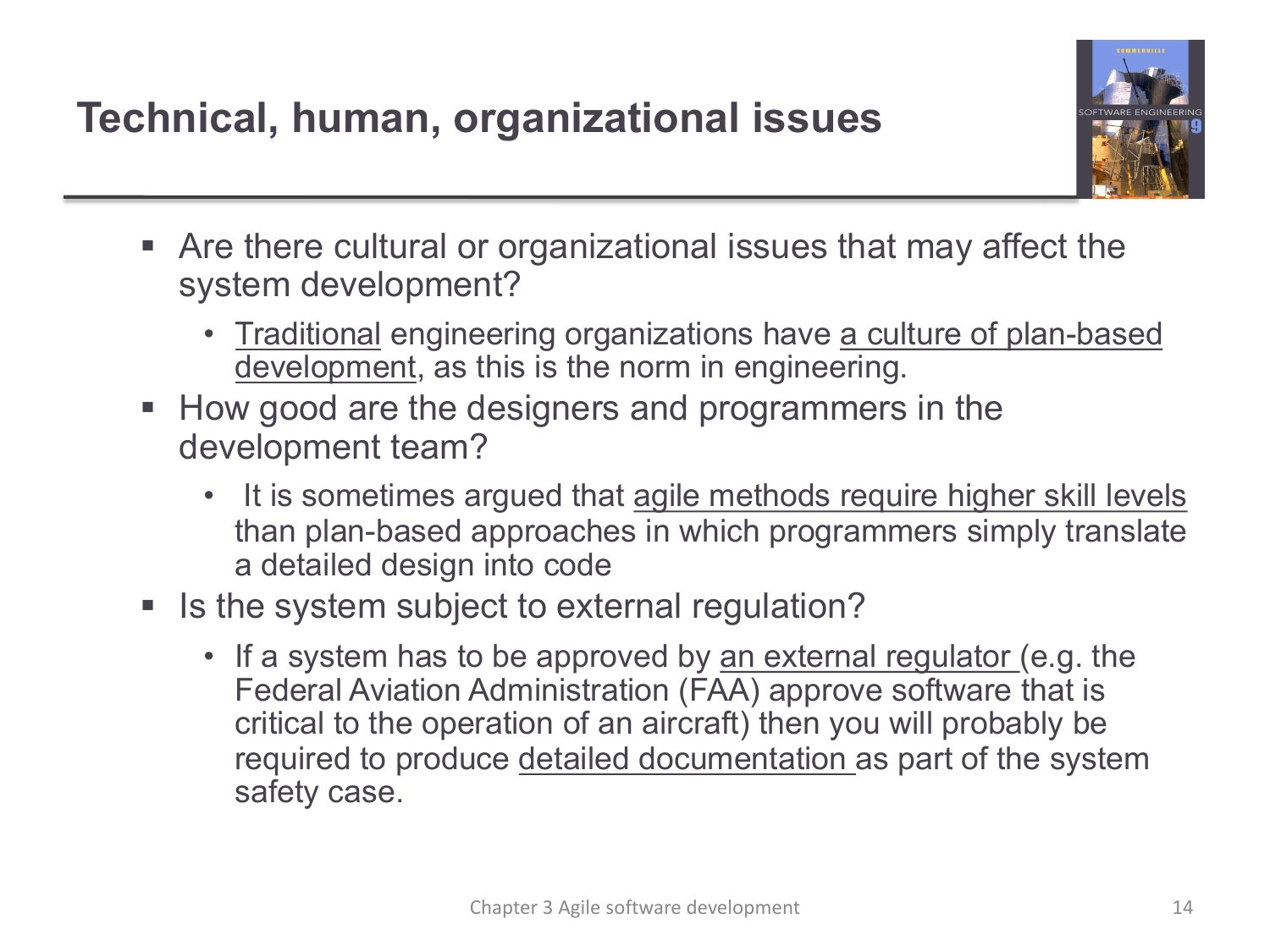

- $\diamondsuit$  Perhaps the best-known and most widely used agile method.
- $\Diamond$  Extreme Programming (XP) takes an 'extreme' approach to iterative development.
	- New versions may be built several times per day;
	- **EXA** Increments are delivered to customers every 2 weeks;
	- All tests must be run for every build and the build is only accepted if tests run successfully.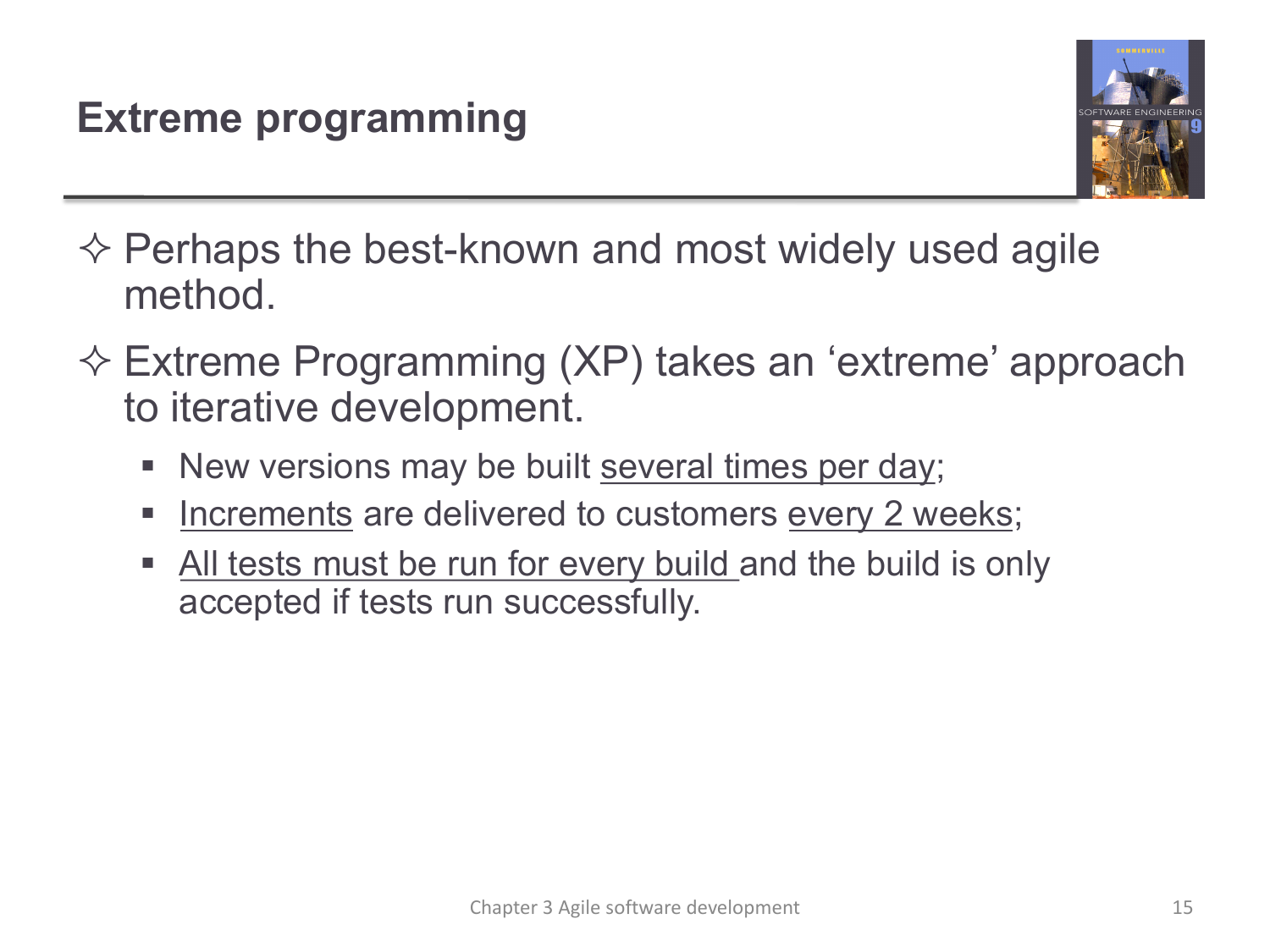

- $\diamond$  Incremental development is supported through small, frequent system releases.
- $\Diamond$  Customer involvement means full-time customer engagement with the team.
- $\diamond$  People not process through pair programming, collective ownership and a process that avoids long working hours.
- $\diamondsuit$  Change supported through regular system releases.
- $\diamond$  Maintaining simplicity through constant refactoring of code.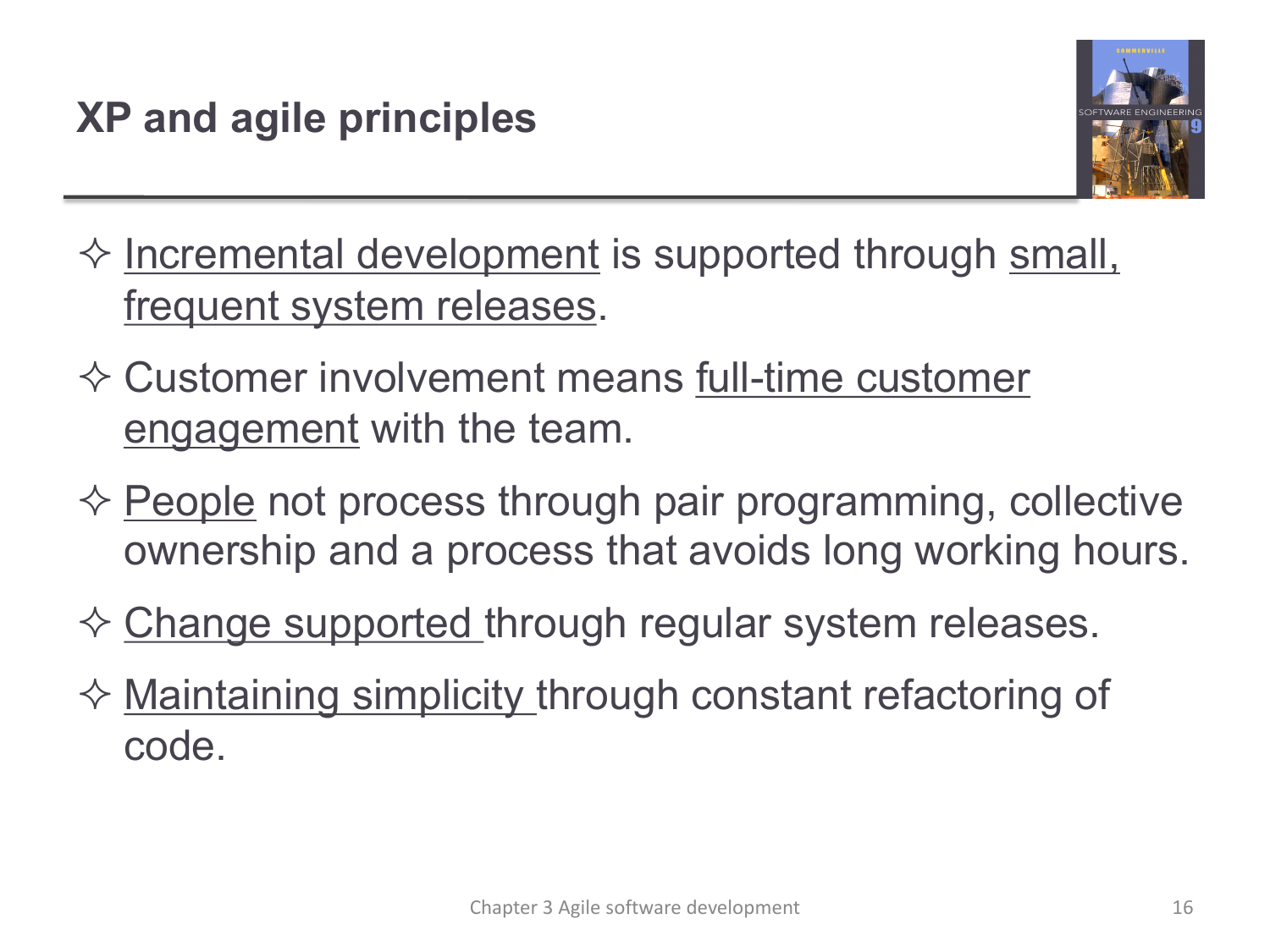### **The extreme programming release cycle**



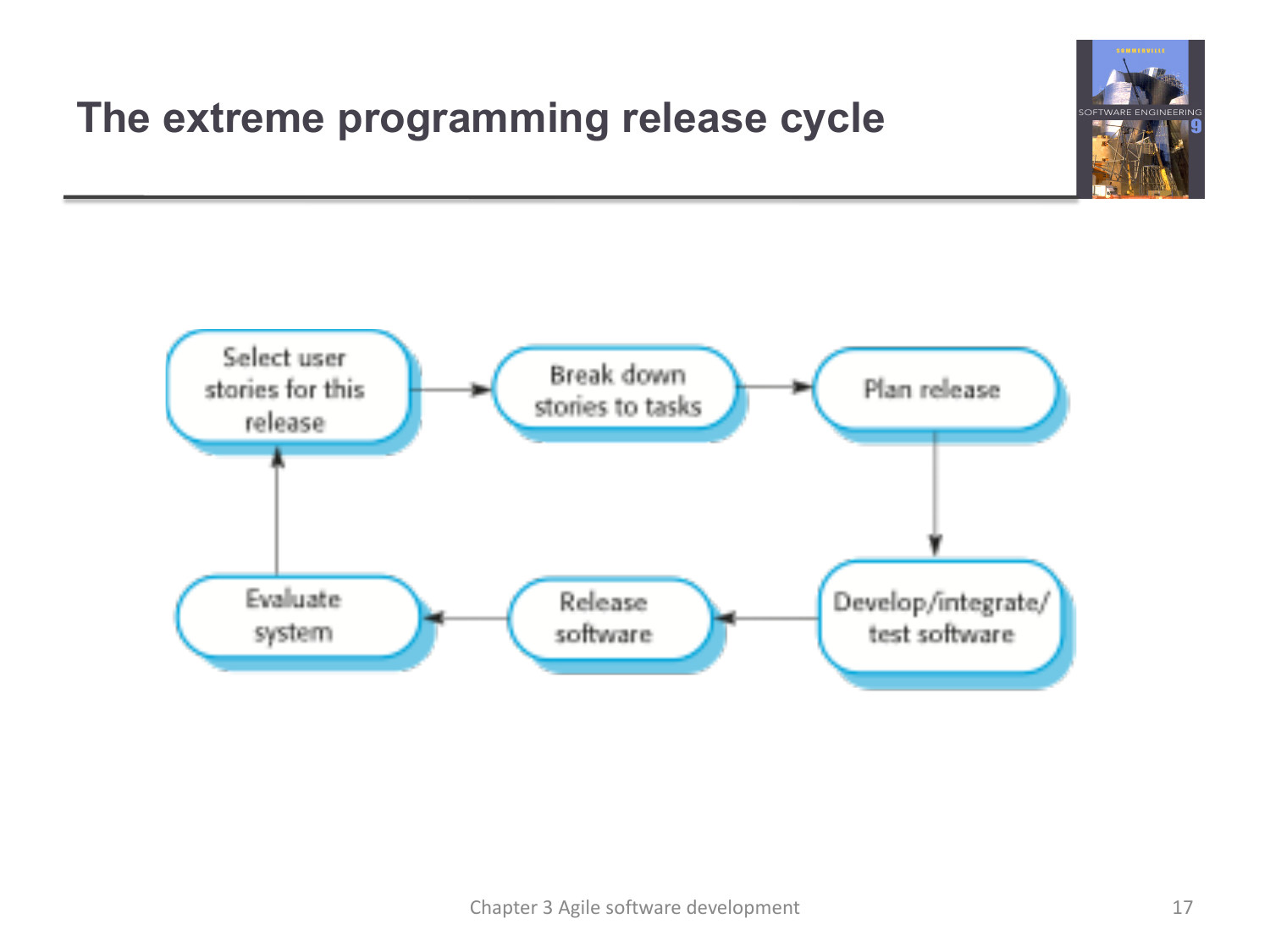## **Extreme programming practices (a)**



| <b>Principle or practice</b> | <b>Description</b>                                                                                                                                                                                                                                    |
|------------------------------|-------------------------------------------------------------------------------------------------------------------------------------------------------------------------------------------------------------------------------------------------------|
| Incremental planning         | Requirements are recorded on story cards and the stories to be<br>included in a release are determined by the time available and<br>their relative priority. The developers break these stories into<br>development 'Tasks'. See Figures 3.5 and 3.6. |
| <b>Small releases</b>        | The minimal useful set of functionality that provides business<br>value is developed first. Releases of the system are frequent<br>and incrementally add functionality to the first release.                                                          |
| Simple design                | Enough design is carried out to meet the current requirements<br>and no more.                                                                                                                                                                         |
| Test-first development       | An automated unit test framework is used to write tests for a<br>new piece of functionality before that functionality itself is<br>implemented.                                                                                                       |
| Refactoring                  | All developers are expected to refactor the code continuously as<br>soon as possible code improvements are found. This keeps the<br>code simple and maintainable.                                                                                     |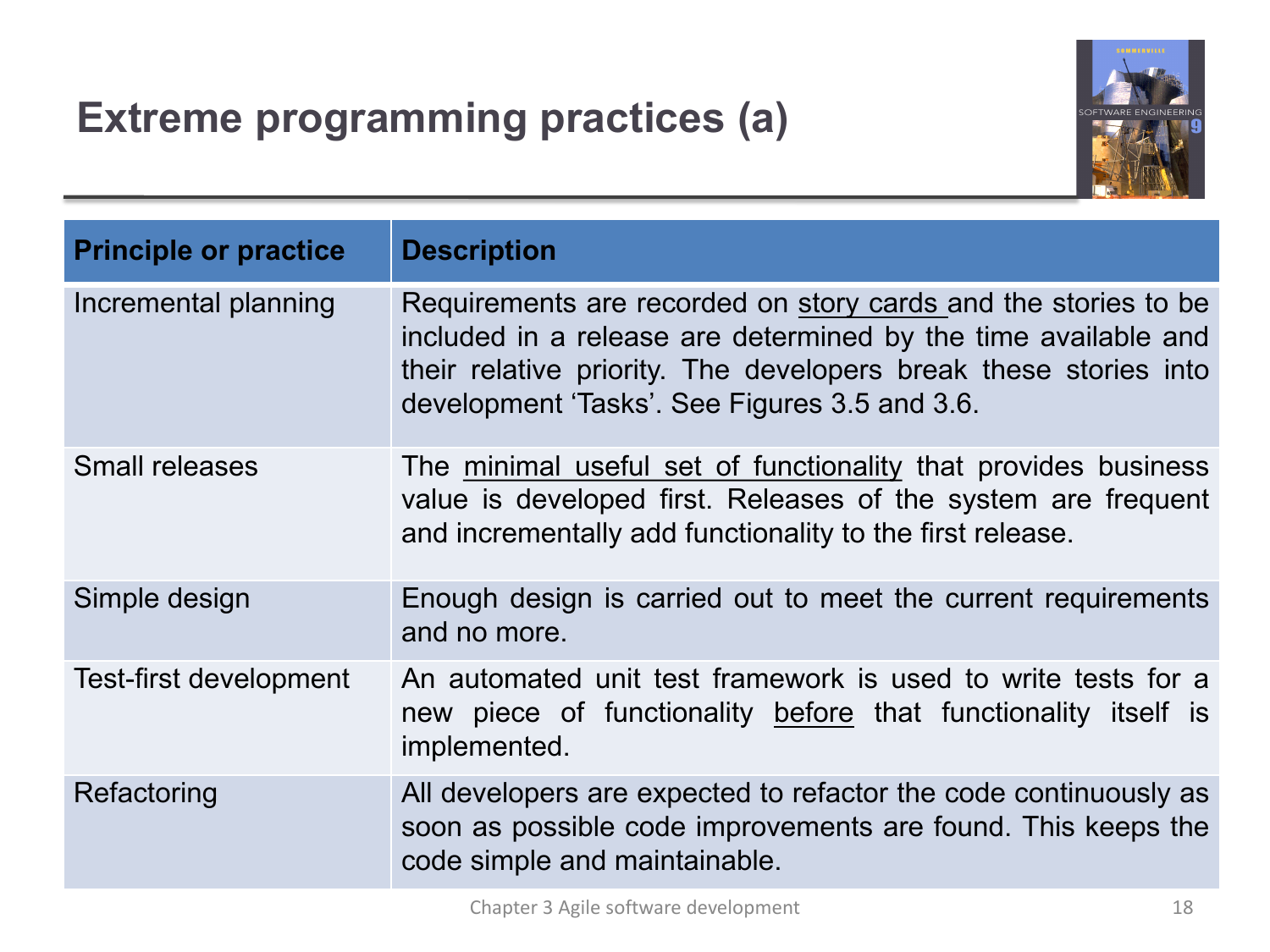# **Extreme programming practices (b)**



| Pair programming       | Developers work in pairs, checking each other's work and<br>providing the support to always do a good job.                                                                                                                                                                                                  |
|------------------------|-------------------------------------------------------------------------------------------------------------------------------------------------------------------------------------------------------------------------------------------------------------------------------------------------------------|
| Collective ownership   | The pairs of developers work on all areas of the system, so that<br>no islands of expertise develop and all the developers take<br>responsibility for all of the code. Anyone can change anything.                                                                                                          |
| Continuous integration | As soon as the work on a task is complete, it is integrated into<br>the whole system. After any such integration, all the unit tests in<br>the system must pass.                                                                                                                                            |
| Sustainable pace       | Large amounts of overtime are not considered acceptable as<br>the net effect is often to reduce code quality and medium term<br>productivity                                                                                                                                                                |
| On-site customer       | A representative of the end-user of the system (the customer)<br>should be available full time for the use of the XP team. In an<br>extreme programming process, the customer is a member of<br>the development team and is responsible for bringing system<br>requirements to the team for implementation. |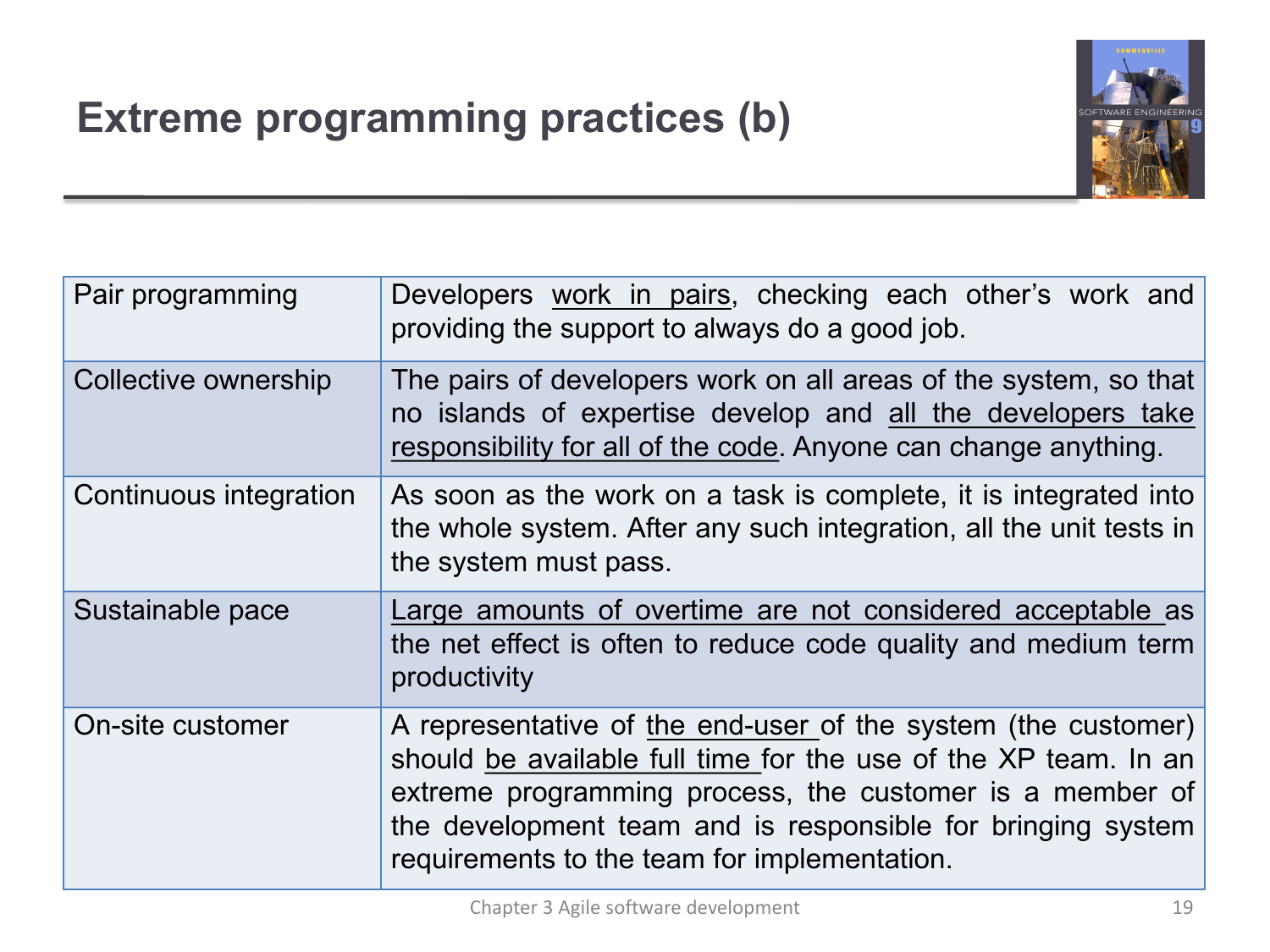

- $\Diamond$  In XP, a customer or user is part of the XP team and is responsible for making decisions on requirements.
- ☆ User requirements are expressed as scenarios or user stories.
- $\diamond$  These are written on cards and the development team break them down into implementation tasks. These tasks are the basis of schedule and cost estimates.
- $\Diamond$  The customer chooses the stories for inclusion in the next release based on their priorities and the schedule estimates.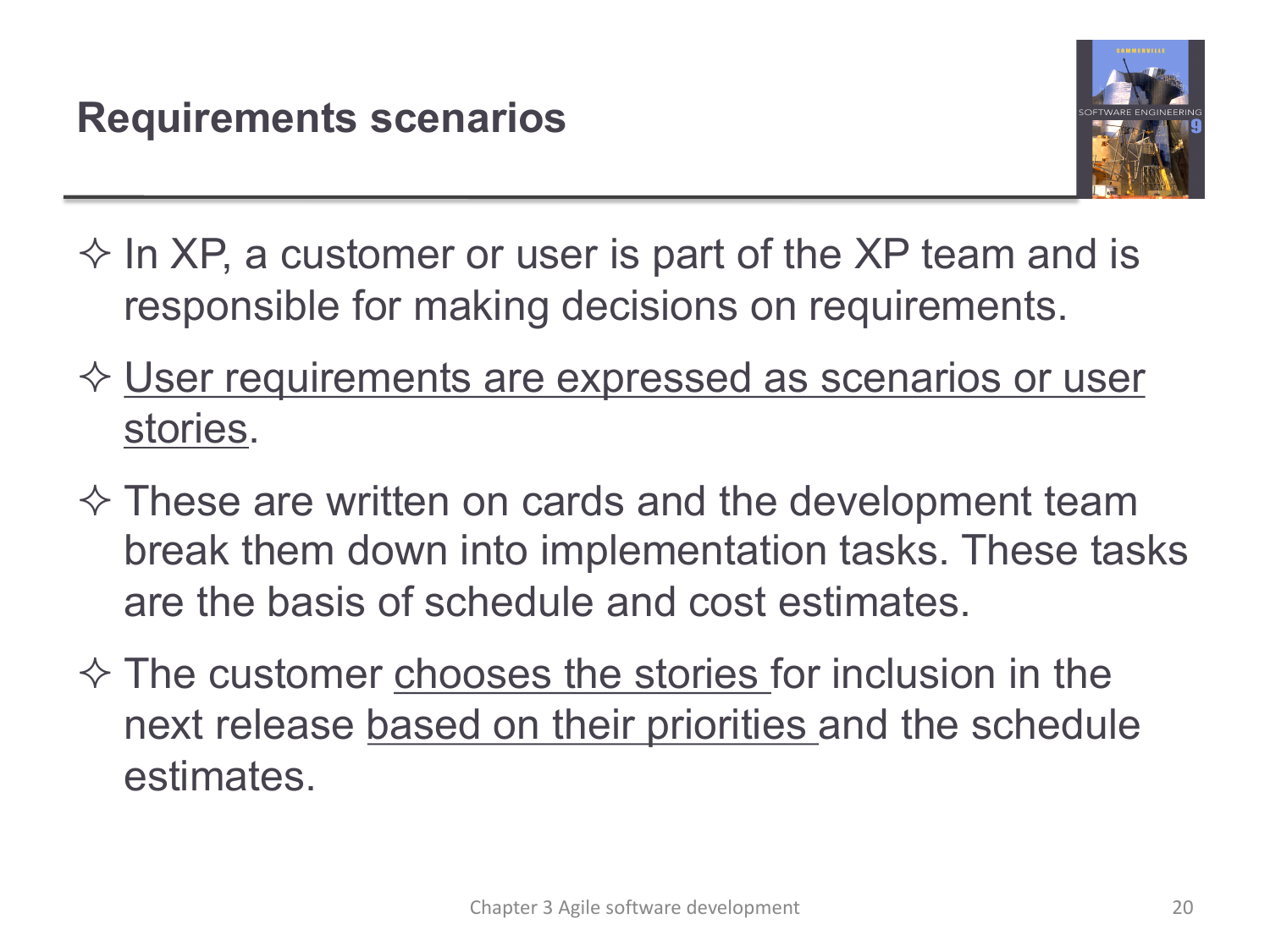# **A 'prescribing medication' story**



#### **Prescribing medication**

The record of the patient must be open for input. Click on the medication field and select either 'current medication', 'new medication' or 'formulary'.

If you select 'current medication', you will be asked to check the dose; If you wish to change the dose, enter the new dose then confirm the prescription.

If you choose, 'new medication', the system assumes that you know which medication you wish to prescribe. Type the first few letters of the drug name. You will then see a list of possible drugs starting with these letters. Choose the required medication. You will then be asked to check that the medication you have selected is correct. Enter the dose then confirm the prescription.

If you choose 'formulary', you will be presented with a search box for the approved formulary. Search for the drug required then select it. You will then be asked to check that the medication you have selected is correct. Enter the dose then confirm the prescription.

In all cases, the system will check that the dose is within the approved range and will ask you to change it if it is outside the range of recommended doses.

After you have confirmed the prescription, it will be displayed for checking. Either click 'OK' or 'Change'. If you click 'OK', your prescription will be recorded on the audit database. If you click 'Change', you reenter the 'Prescribing medication' process.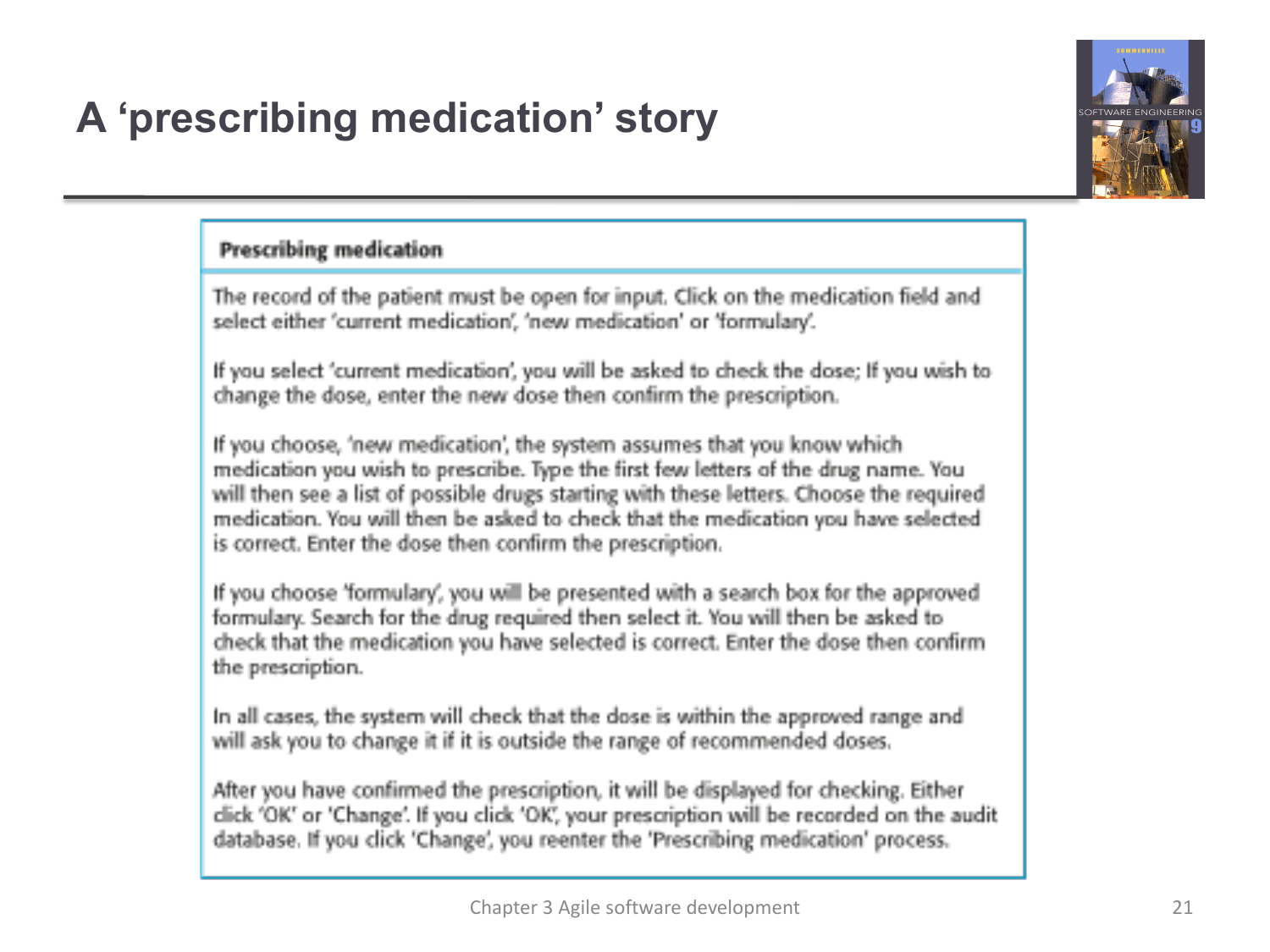### **Examples of task cards for prescribing medication**



Task 1: Change dose of prescribed drug

**Task 2: Formulary selection** 

### Task 3: Dose checking

Dose checking is a safety precaution to check that the doctor has not prescribed a dangerously small or large dose.

Using the formulary id for the generic drug name, lookup the formulary and retrieve the recommended maximum and minimum dose.

Check the prescribed dose against the minimum and maximum. If outside the range, issue an error message saying that the dose is too high or too low. If within the range, enable the 'Confirm' button.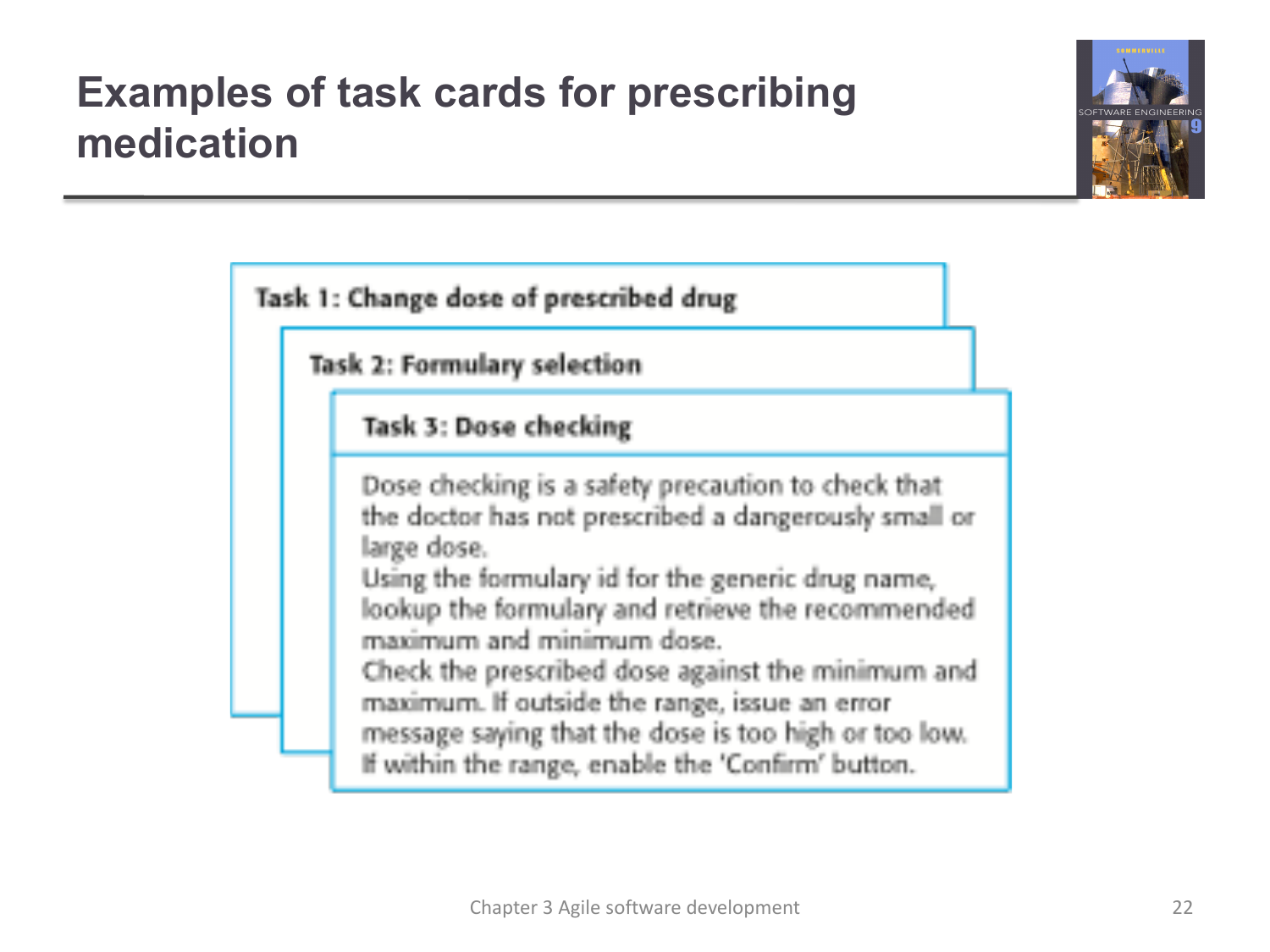

- $\Diamond$  Conventional wisdom in software engineering is to design for change. It is worth spending time and effort anticipating changes as this reduces costs later in the life cycle.
- **☆ XP, however, maintains that this is not worthwhile as** changes cannot be reliably anticipated.
- $\diamondsuit$  Rather, it proposes constant code improvement (refactoring) to make changes easier when they have to be implemented.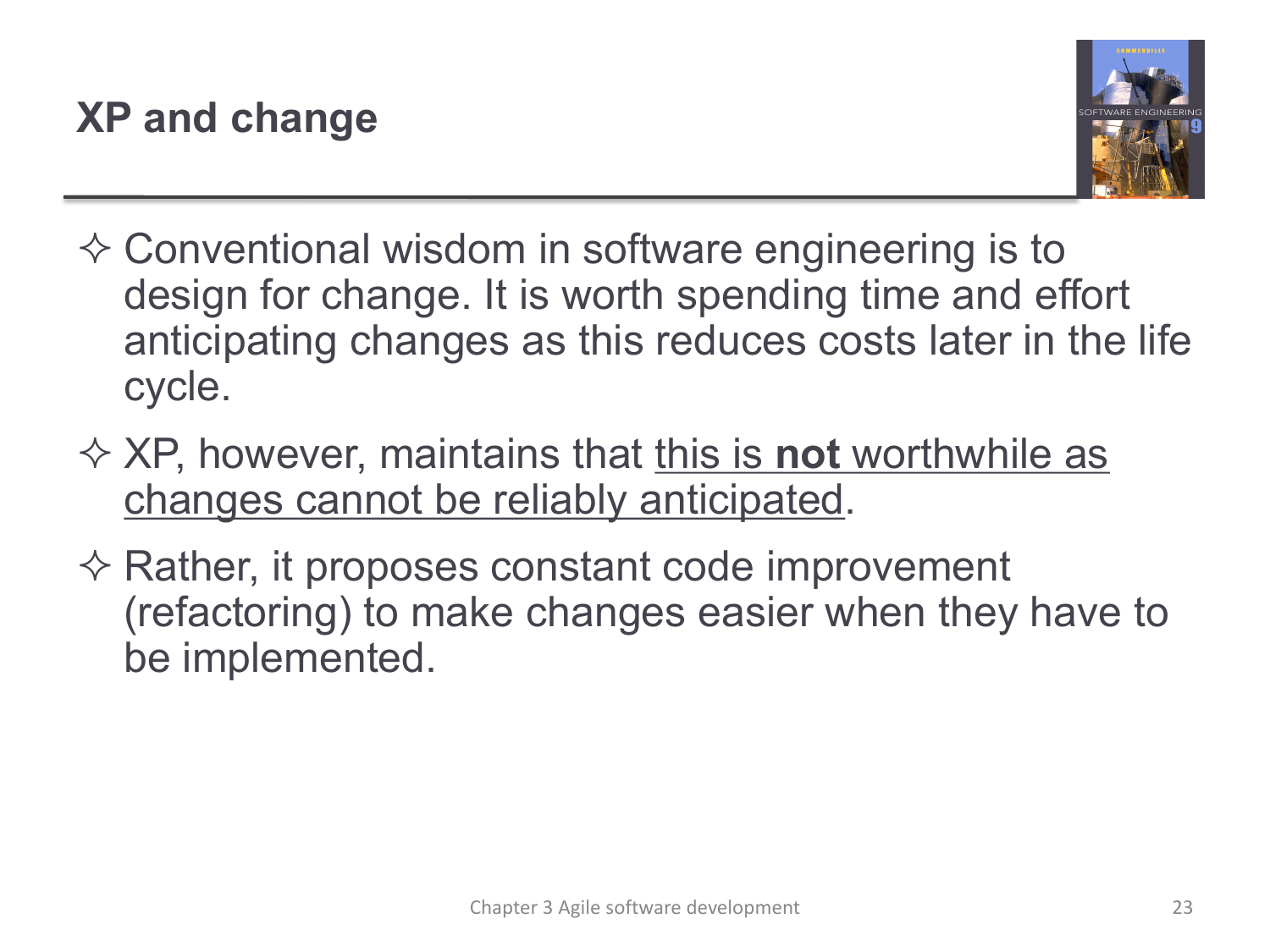

- $\diamondsuit$  Programming team <u>look for possible software</u> improvements and make these improvements even where there is no immediate need for them.
- $\Diamond$  This improves the understandability of the software and so reduces the need for documentation.
- $\diamond$  Changes are easier to make because the code is wellstructured and clear.
- $\diamondsuit$  However, some changes requires architecture refactoring and this is much more expensive.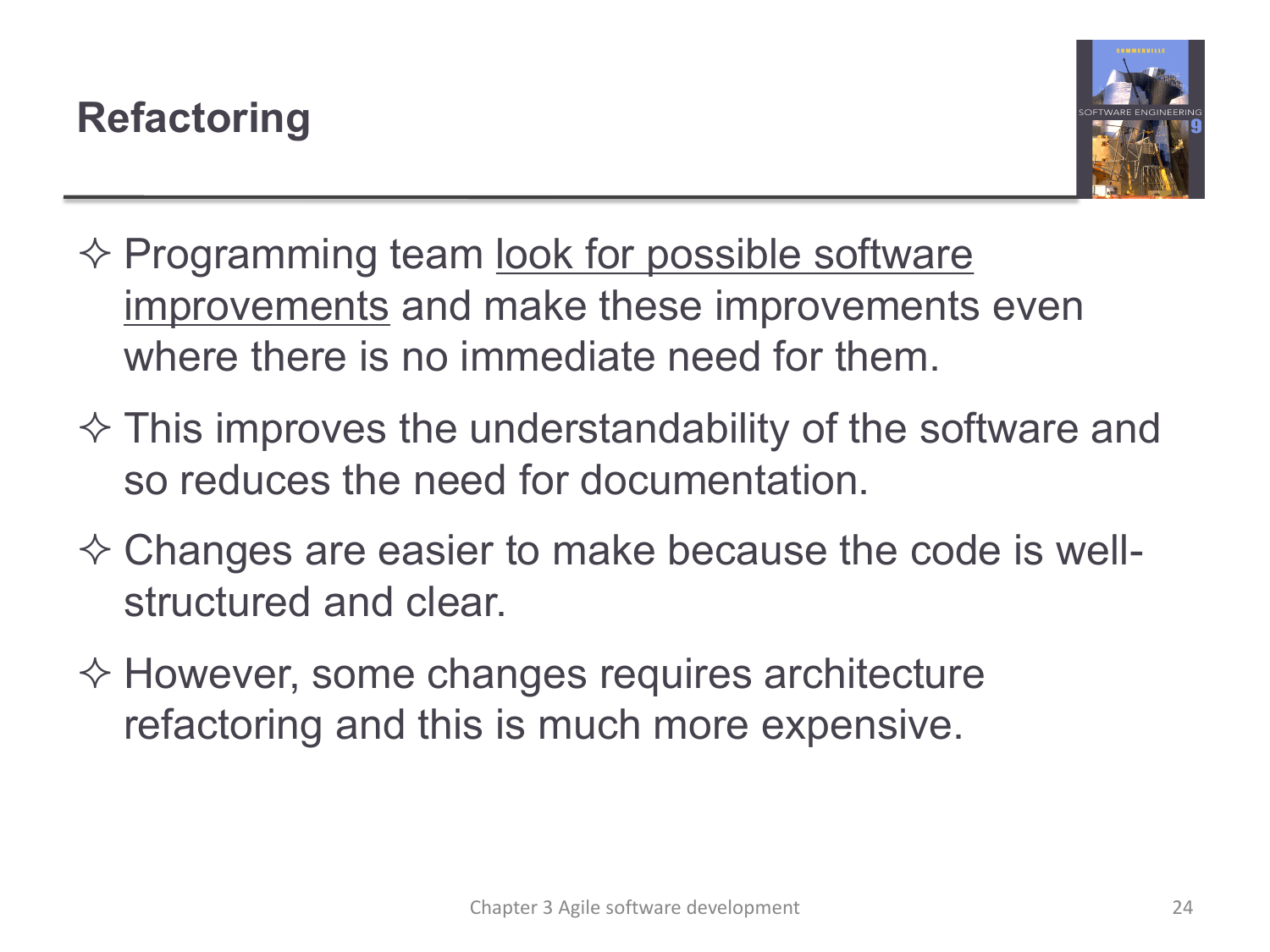

- $\diamondsuit$  Re-organization of a class hierarchy to remove duplicate code.
- $\Diamond$  Tidying up and renaming attributes and methods to make them easier to understand.
- $\diamond$  The replacement of inline code with calls to methods that have been included in a program library.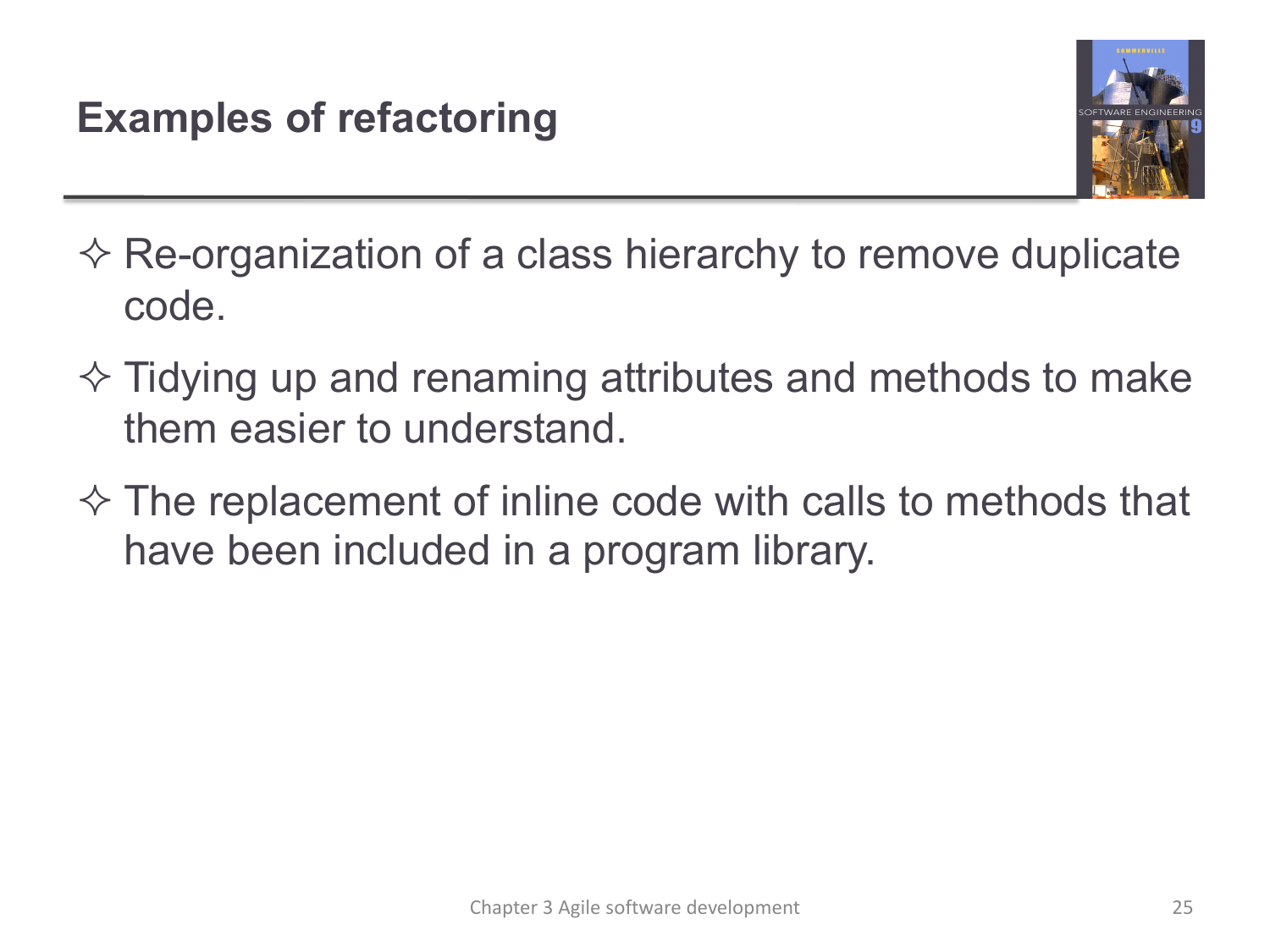## **Key points**



- $\Diamond$  Agile methods are incremental development methods that focus on rapid development, frequent releases of the software, reducing process overheads and producing high-quality code. They involve the customer directly in the development process.
- $\diamond$  The decision on whether to use an agile or a plan-driven approach to development should depend on the type of software being developed, the capabilities of the development team and the culture of the company developing the system.
- $\diamond$  Extreme programming is a well-known agile method that integrates a range of good programming practices such as frequent releases of the software, continuous software improvement and customer participation in the development team.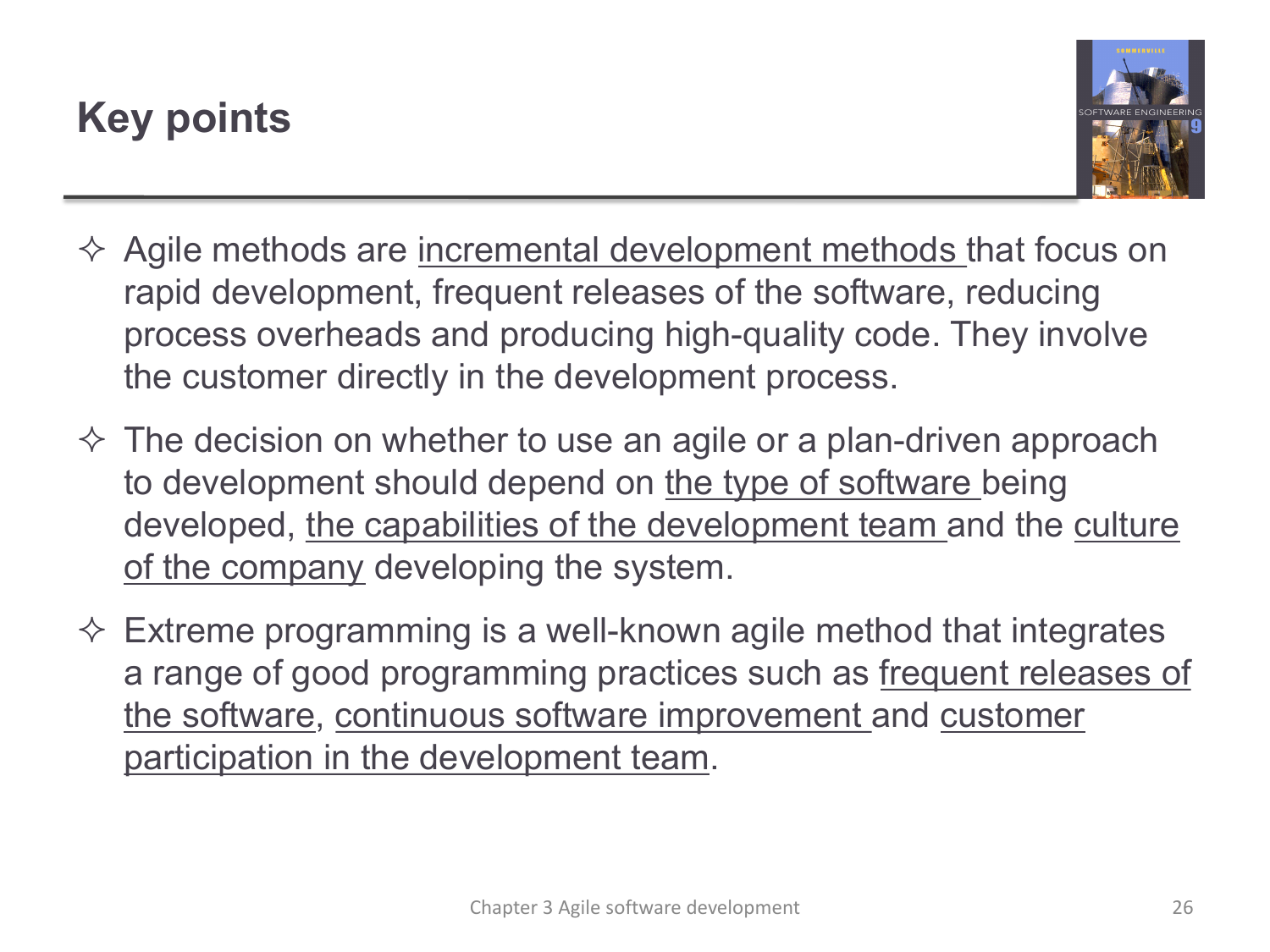

### **Chapter 3 – Agile Software Development**

# Lecture 2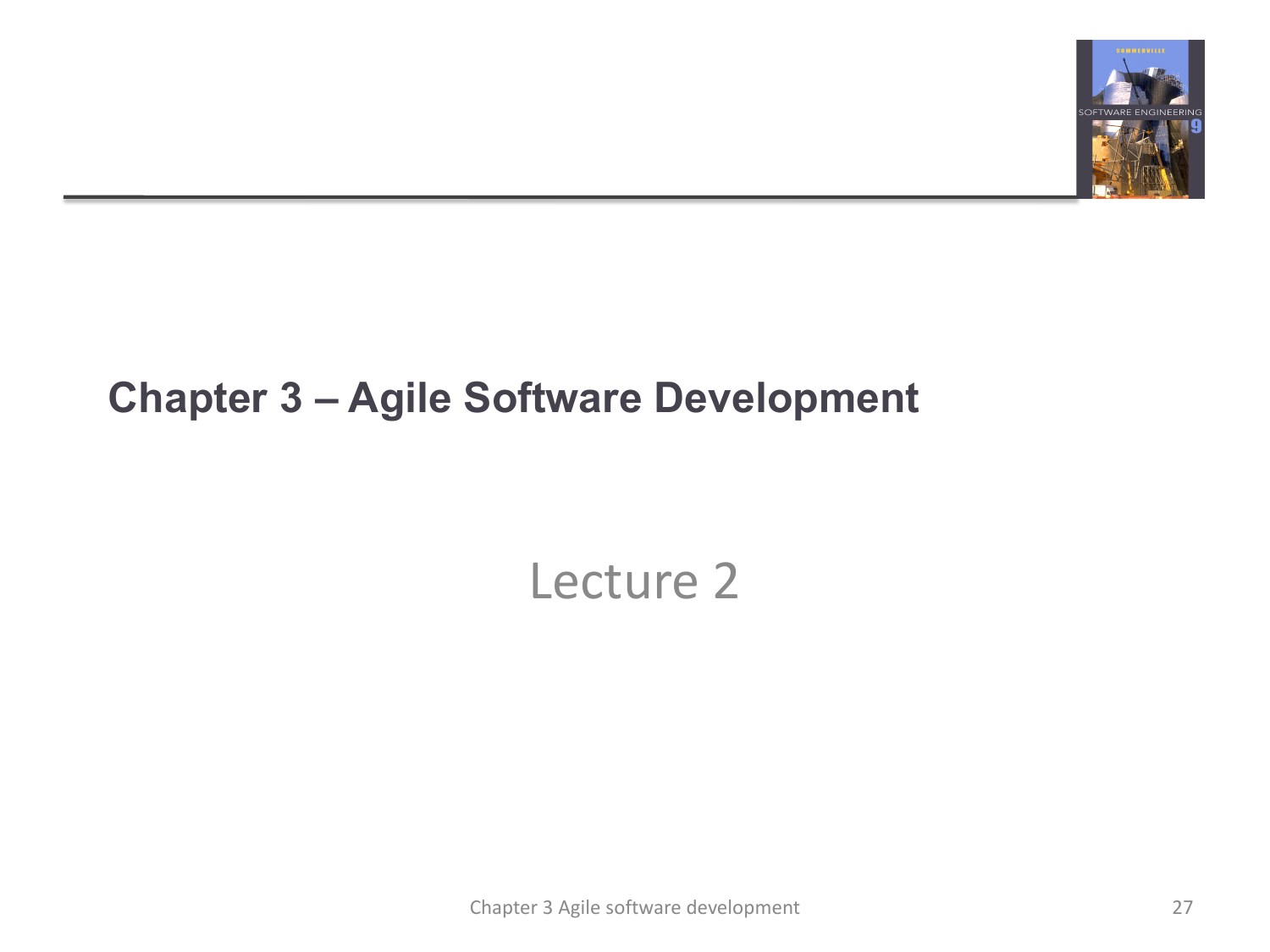

 $\diamond$  Testing is central to XP and XP has developed an approach where the program is tested after every change has been made.

# $\Diamond$  XP testing features:

- Test-first development.
- **EXECTE:** Incremental test development from scenarios.
- **User involvement in test development and validation.**
- Automated test harnesses are used to run all component tests each time that a new release is built.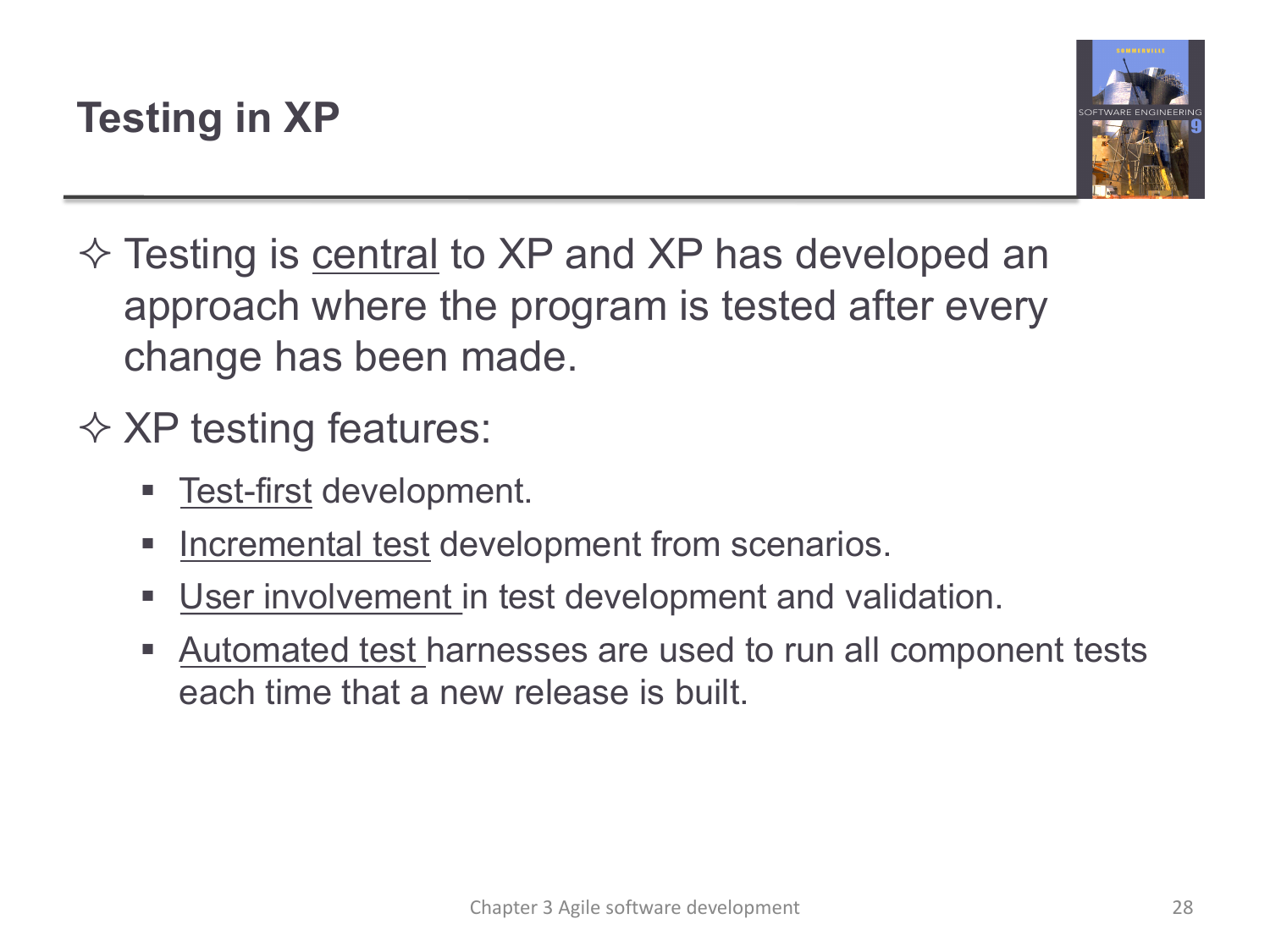

- $\diamond$  Writing tests before code clarifies the requirements to be implemented.
- $\diamondsuit$  Tests are written as programs rather than data so that they can be executed automatically. The test includes a check that it has executed correctly.
	- Usually relies on a testing framework such as Junit.
- $\Diamond$  All previous and new tests are run automatically when new functionality is added, thus checking that the new functionality has not introduced errors.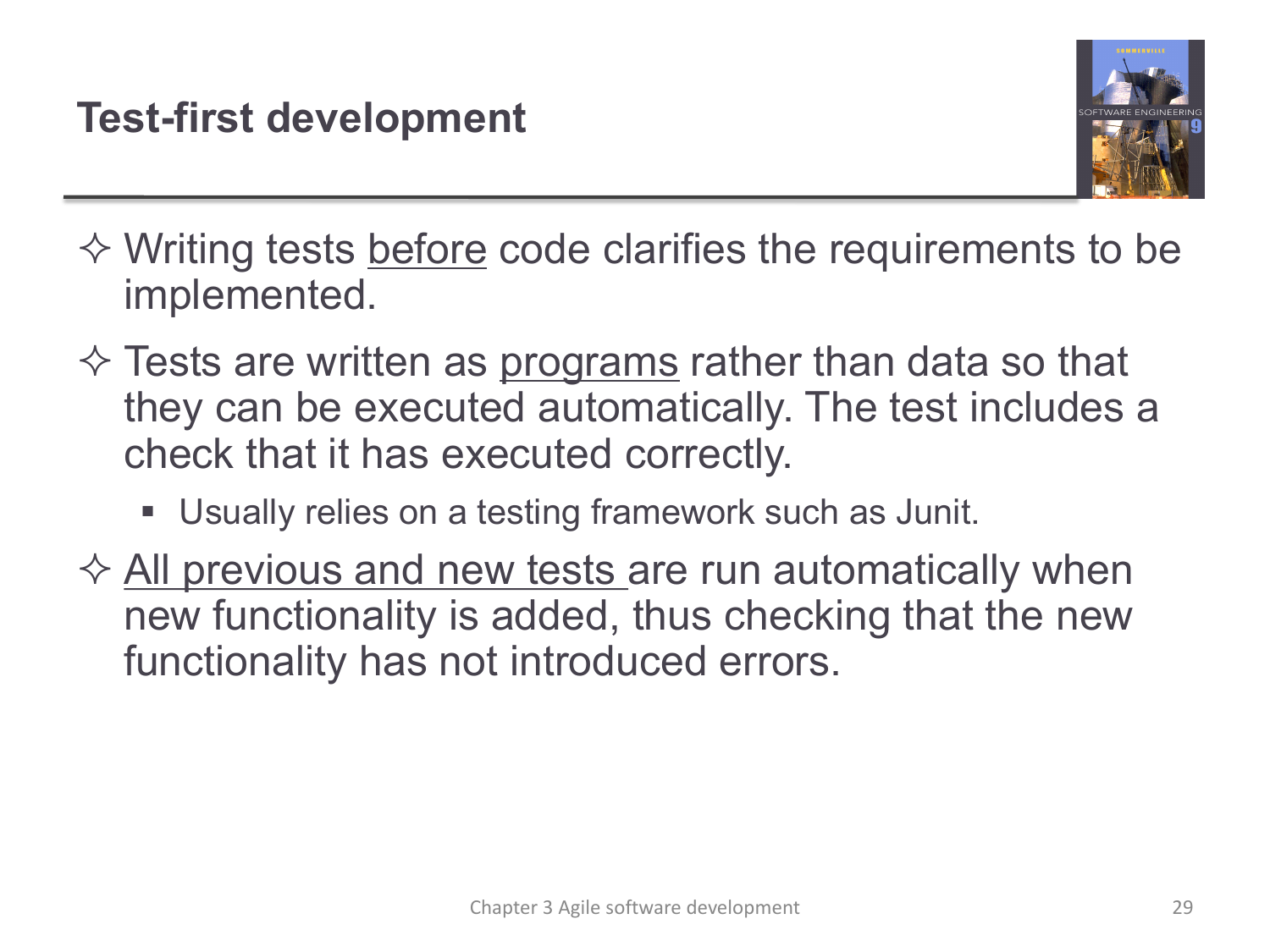

- $\diamond$  The role of the customer in the testing process is to help develop acceptance tests for the stories that are to be implemented in the next release of the system.
- $\Diamond$  The customer who is part of the team writes tests as development proceeds. All new code is therefore validated to ensure that it is what the customer needs.
- $\diamondsuit$  However, people adopting the customer role have limited time available and so cannot work full-time with the development team. They may feel that providing the requirements was enough of a contribution and so may be reluctant to get involved in the testing process.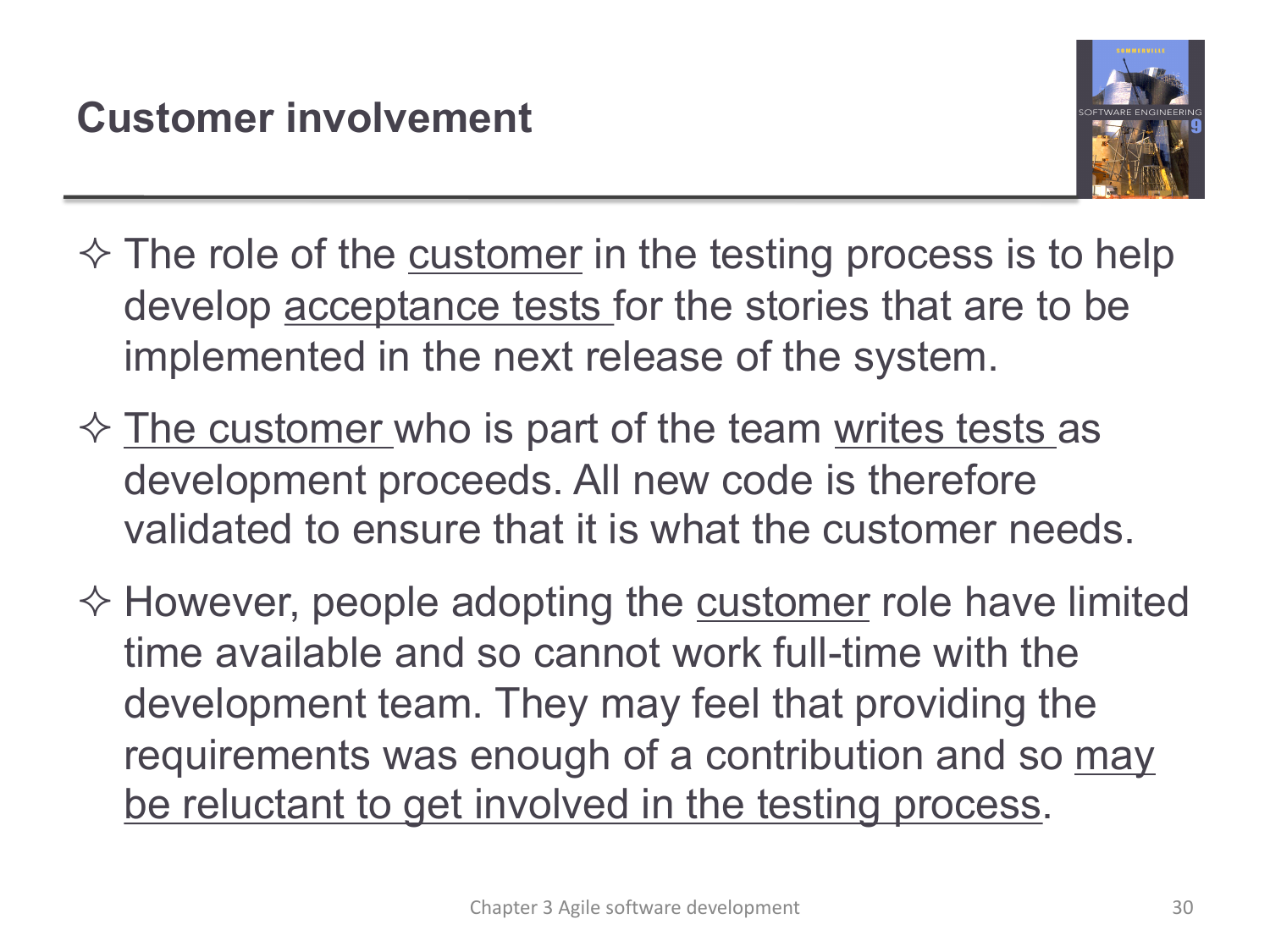## **Test case description for dose checking**



### **Test 4: Dose checking**

### Input:

- 1. A number in mg representing a single dose of the drug.
- 2. A number representing the number of single doses per day.

#### Tests:

- 1. Test for inputs where the single dose is correct but the frequency is too high.
- Test for inputs where the single dose is too high and too low. 2.
- 3. Test for inputs where the single dose \* frequency is too high and too low.
- 4. Test for inputs where single dose \* frequency is in the permitted range.

### Output:

OK or error message indicating that the dose is outside the safe range.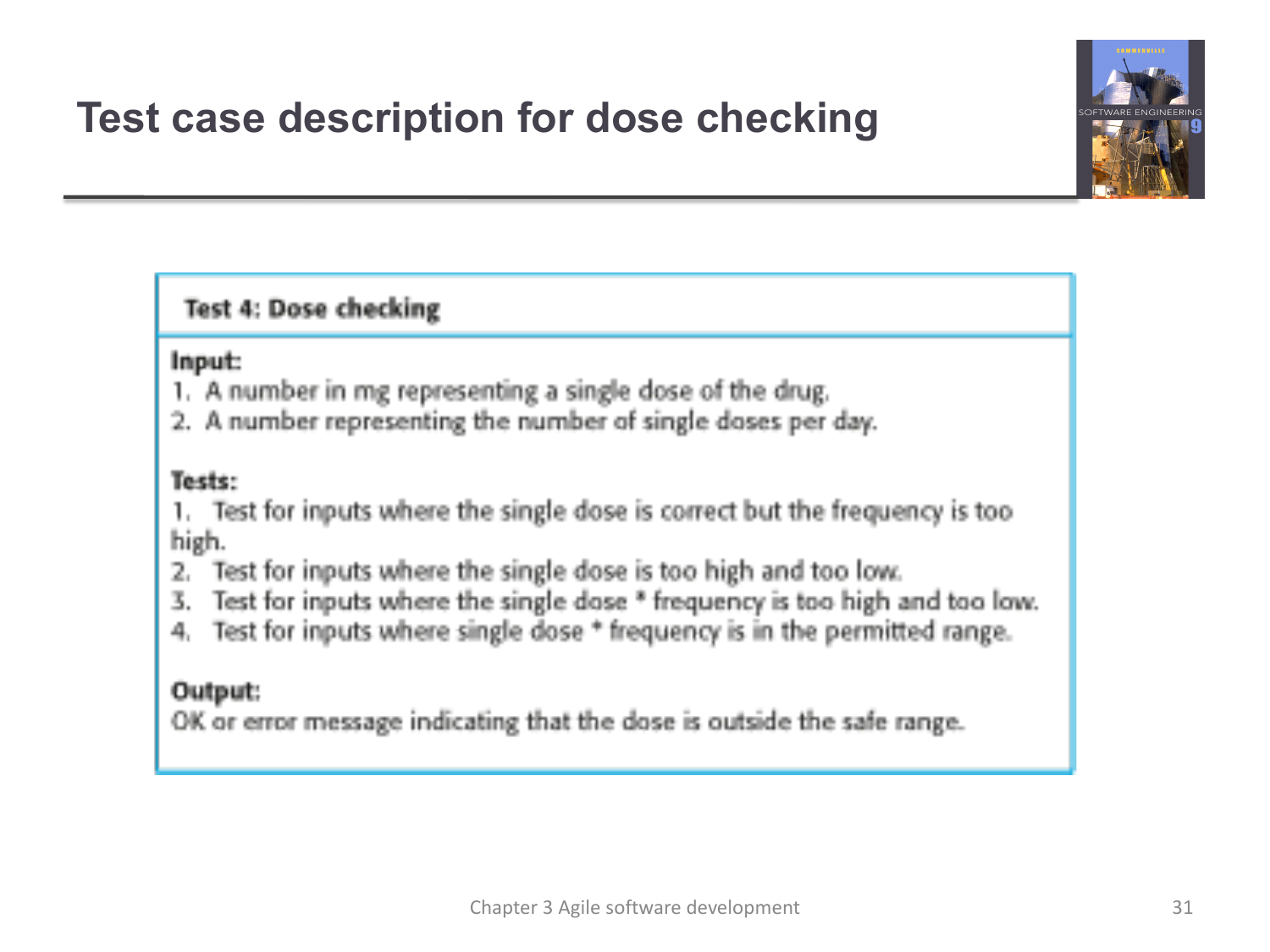

- $\Diamond$  Test automation means that tests are written as executable components before the task is implemented
	- § These testing components should be stand-alone, should simulate the submission of input to be tested and should check that the result meets the output specification. An automated test framework (e.g. Junit) is a system that makes it easy to write executable tests and submit a set of tests for execution.
- $\Diamond$  As testing is automated, there is always a set of tests that can be quickly and easily executed
	- § Whenever any functionality is added to the system, the tests can be run and problems that the new code has introduced can be caught immediately.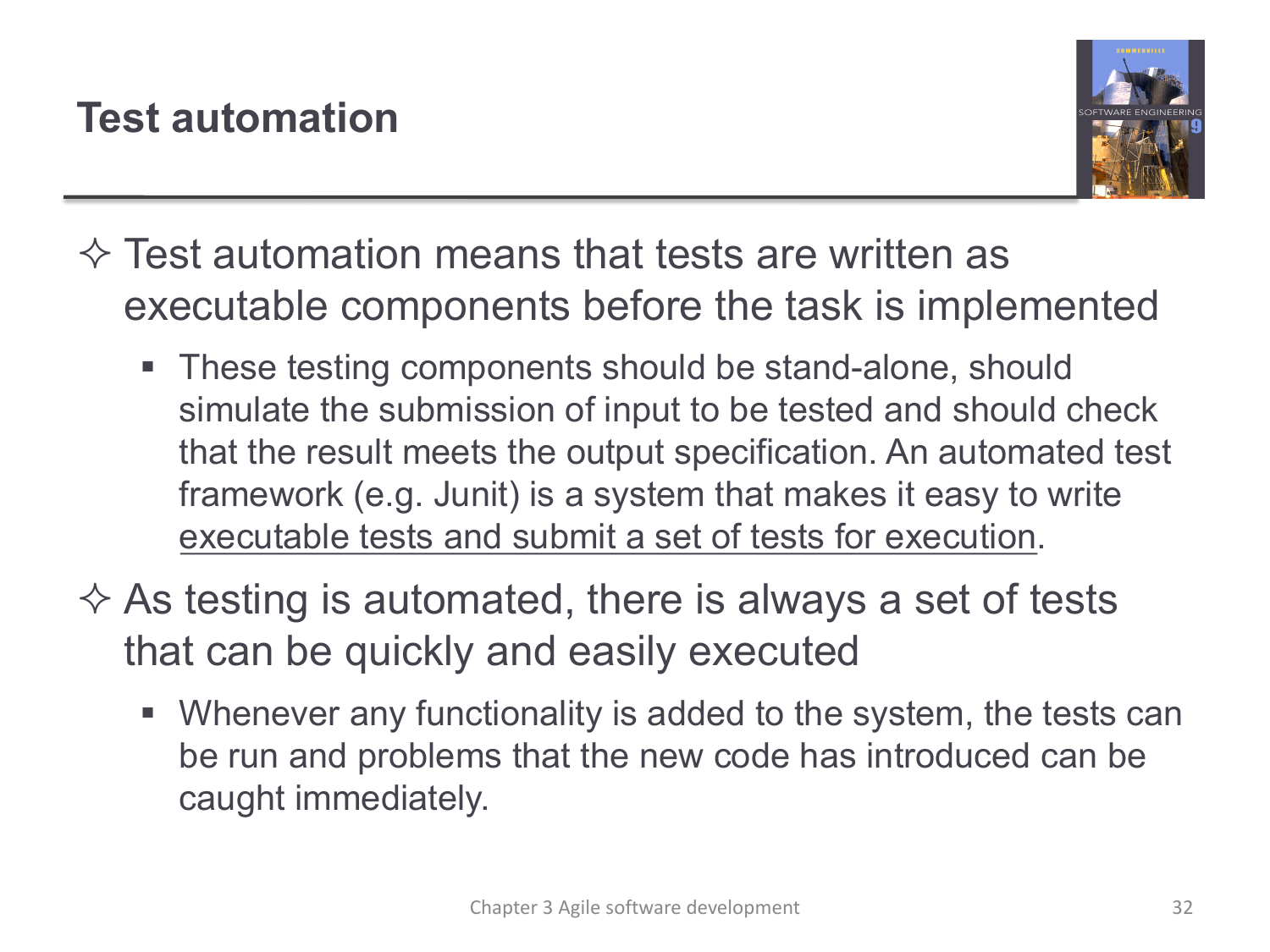

- $\diamond$  Programmers prefer programming to testing and sometimes they take short cuts when writing tests. For example, they may write incomplete tests that do not check for all possible exceptions that may occur.
- $\diamond$  Some tests can be very difficult to write incrementally. For example, in a complex user interface, it is often difficult to write unit tests for the code that implements the 'display logic' and workflow between screens.
- $\Diamond$  It difficult to judge the completeness of a set of tests. Although you may have a lot of system tests, your test set may not provide complete coverage.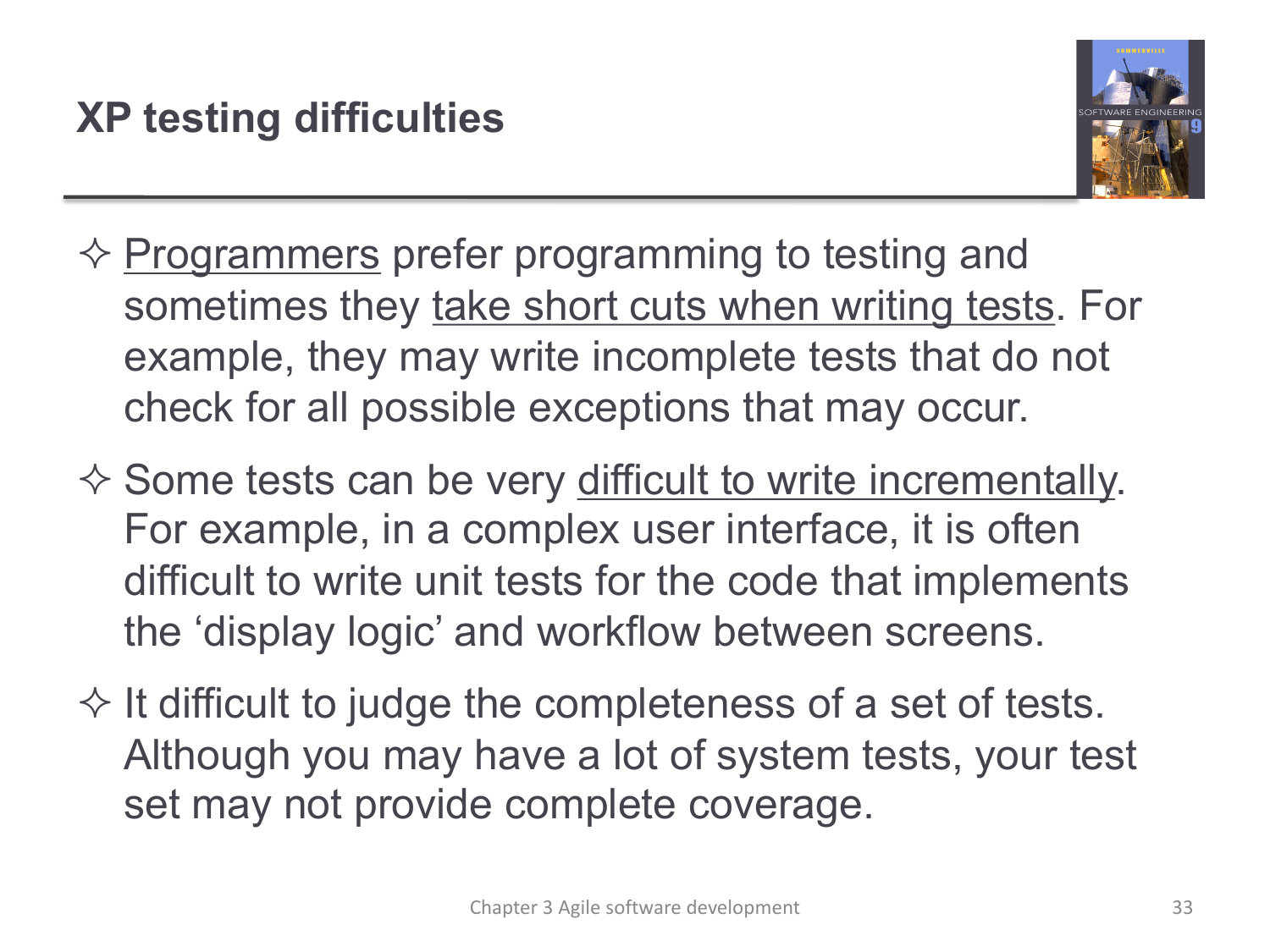

- $\Diamond$  In XP, programmers work in pairs, sitting together to develop code.
- $\Diamond$  This helps develop common ownership of code and spreads knowledge across the team.
- $\diamondsuit$  It serves as an informal review process as each line of code is looked at by more than 1 person.
- $\Diamond$  It encourages refactoring as the whole team can benefit from this.
- $\Diamond$  Measurements suggest that <u>development productivity</u> with pair programming is similar to that of two people working independently.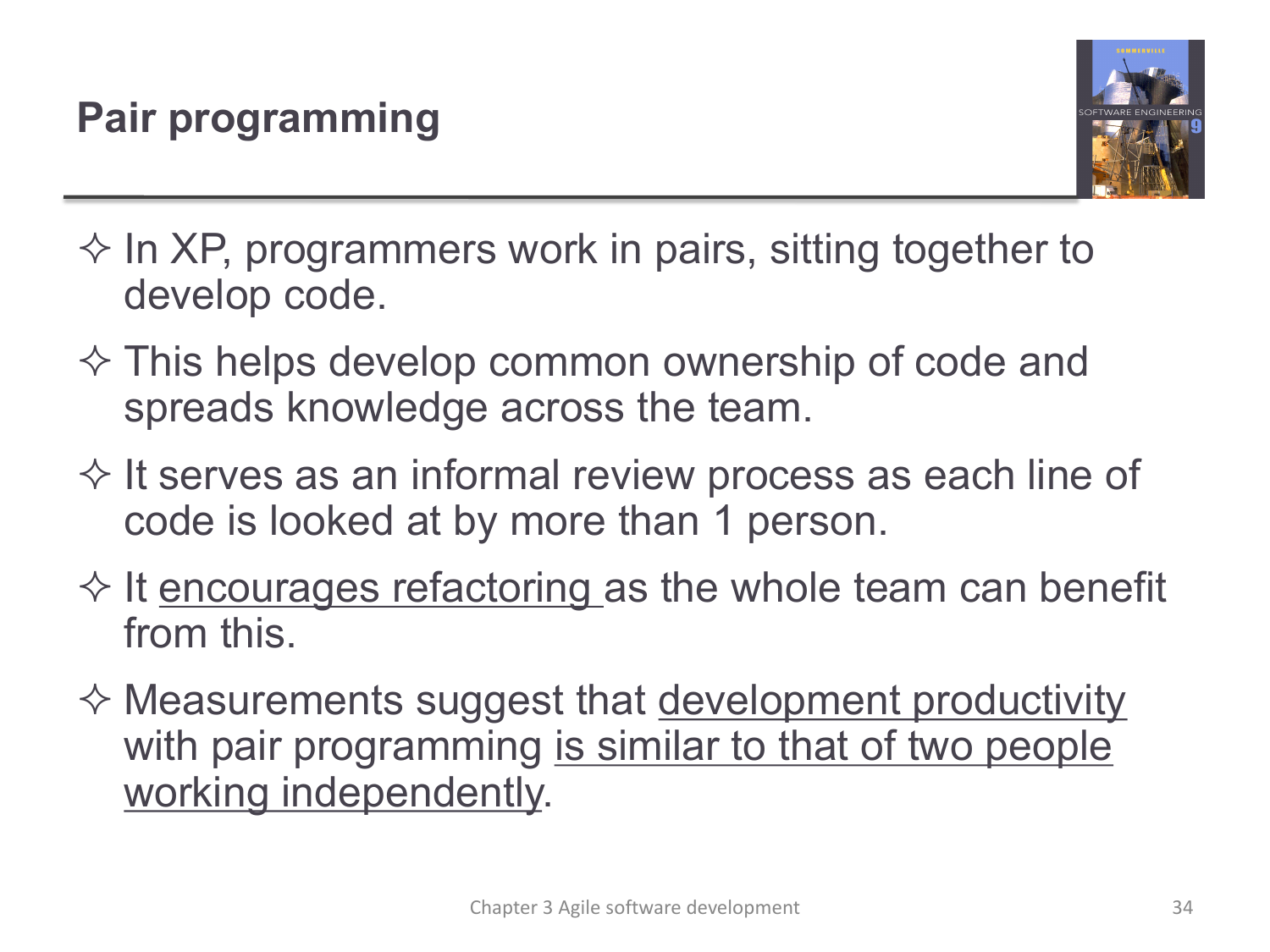

- $\diamondsuit$  Pairs are created dynamically so that all team members work with each other during the development process.
- $\Diamond$  The sharing of knowledge that happens during pair programming is very important as it reduces the overall risks to a project when team members leave.
- $\Diamond$  Pair programming is not necessarily inefficient and there is evidence that a pair working together is more efficient than 2 programmers working separately.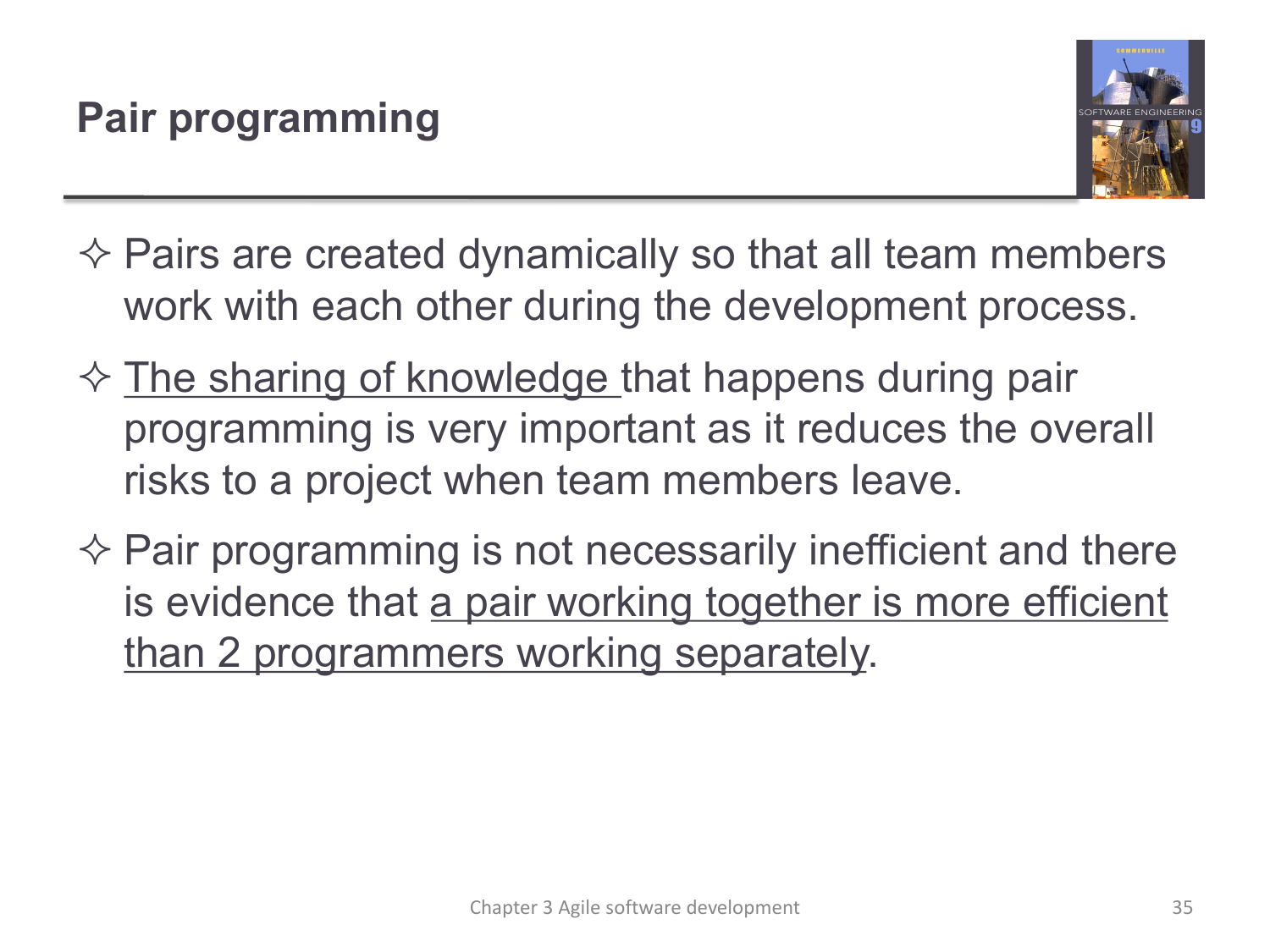

 $\diamond$  It supports the idea of collective ownership and responsibility for the system.

- Individuals are not held responsible for problems with the code. Instead, the team has collective responsibility for resolving these problems.
- $\diamondsuit$  It acts as <u>an informal review process</u> because each line of code is looked at by at least two people.
- $\Diamond$  It helps support refactoring, which is a process of software improvement.
	- Where pair programming and collective ownership are used, others benefit immediately from the refactoring so they are likely to support the process.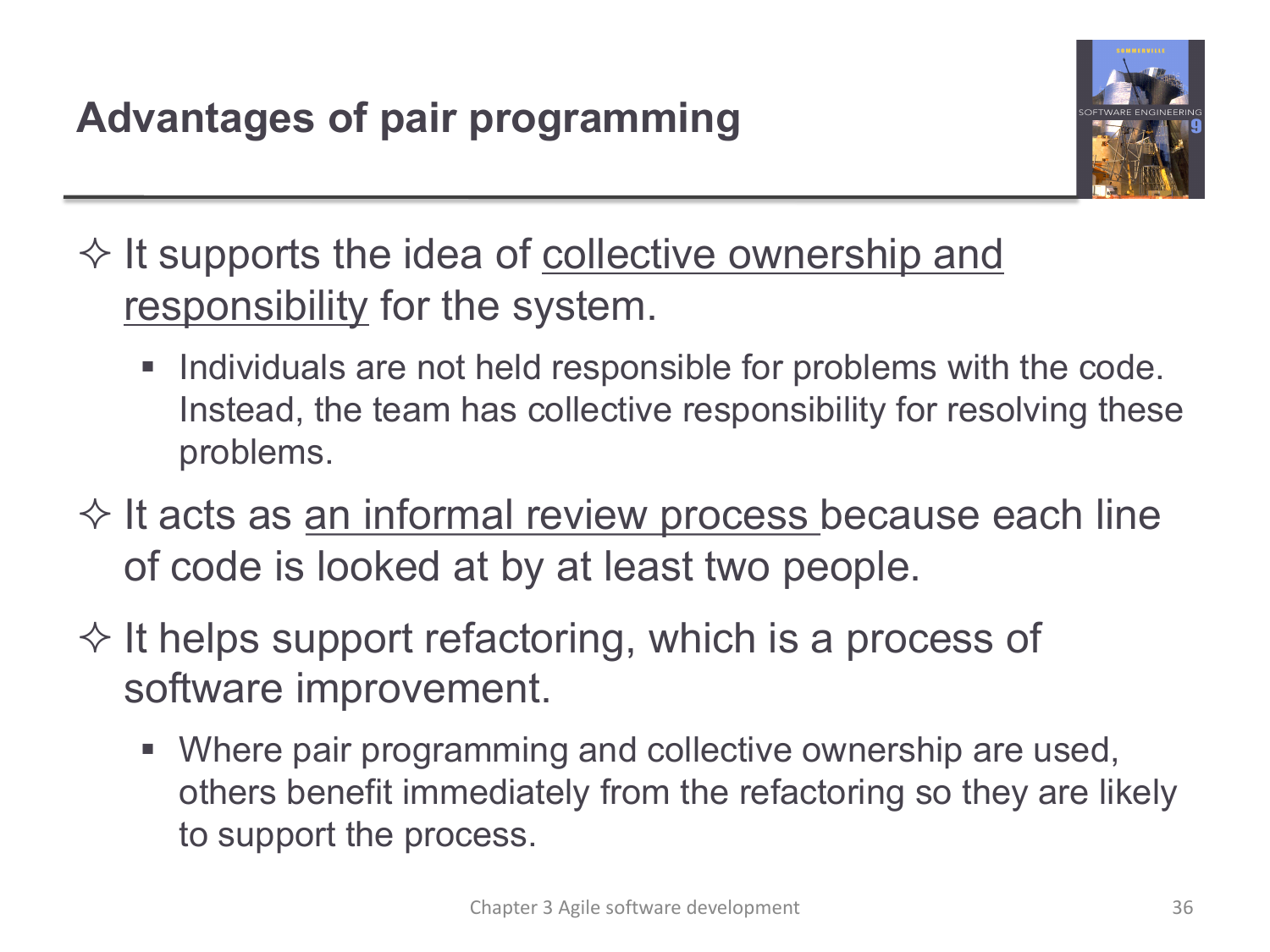

- $\Diamond$  The principal responsibility of software project managers is to manage the project so that the software is delivered on time and within the planned budget for the project.
- $\Diamond$  The standard approach to project management is plandriven. Managers draw up a plan for the project showing what should be delivered, when it should be delivered and who will work on the development of the project deliverables.
- $\Diamond$  Agile project management requires a different approach, which is adapted to incremental development and the particular strengths of agile methods.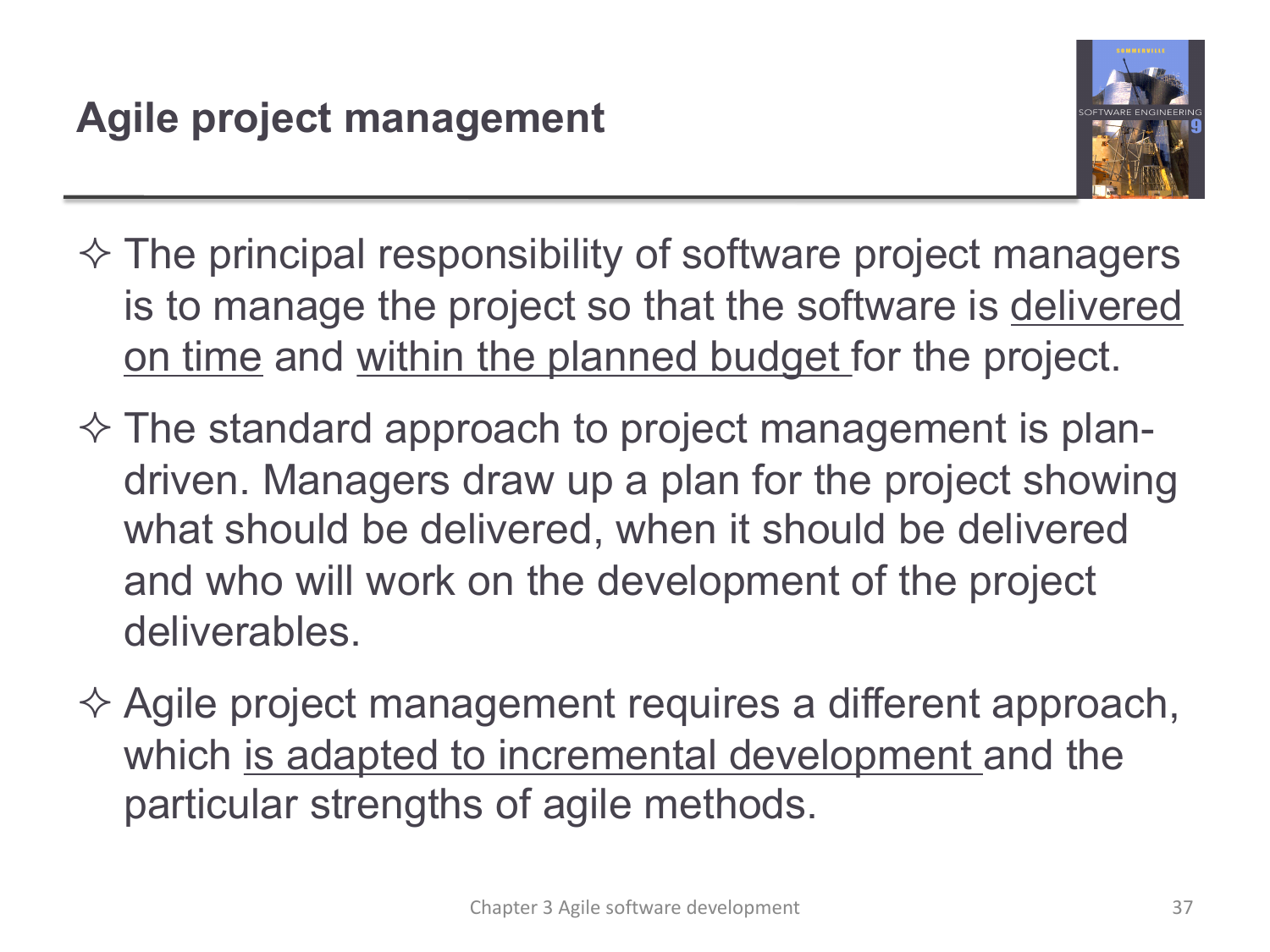$\Leftrightarrow$ 



- $\Diamond$  The Scrum approach is a general agile method but its focus is on managing iterative development rather than specific agile practices.
- $\diamond$  There are three phases in Scrum.
	- The initial phase is an outline planning phase where you establish the general objectives for the project and design the software architecture.
	- This is followed by a series of sprint cycles, where each cycle develops an increment of the system.
	- The project closure phase wraps up the project, completes required documentation such as system help frames and user manuals and assesses the lessons learned from the project.

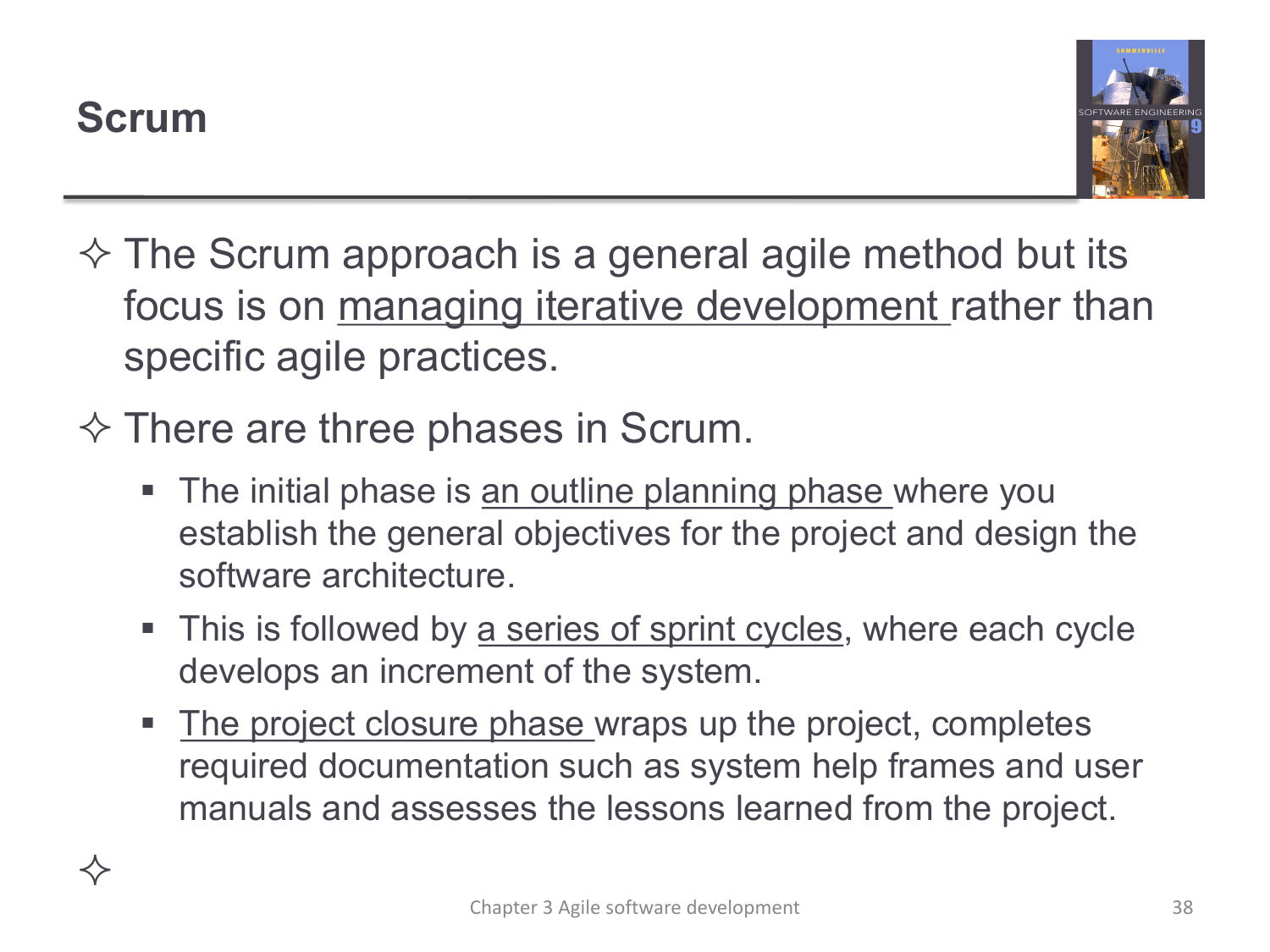### **The Scrum process**



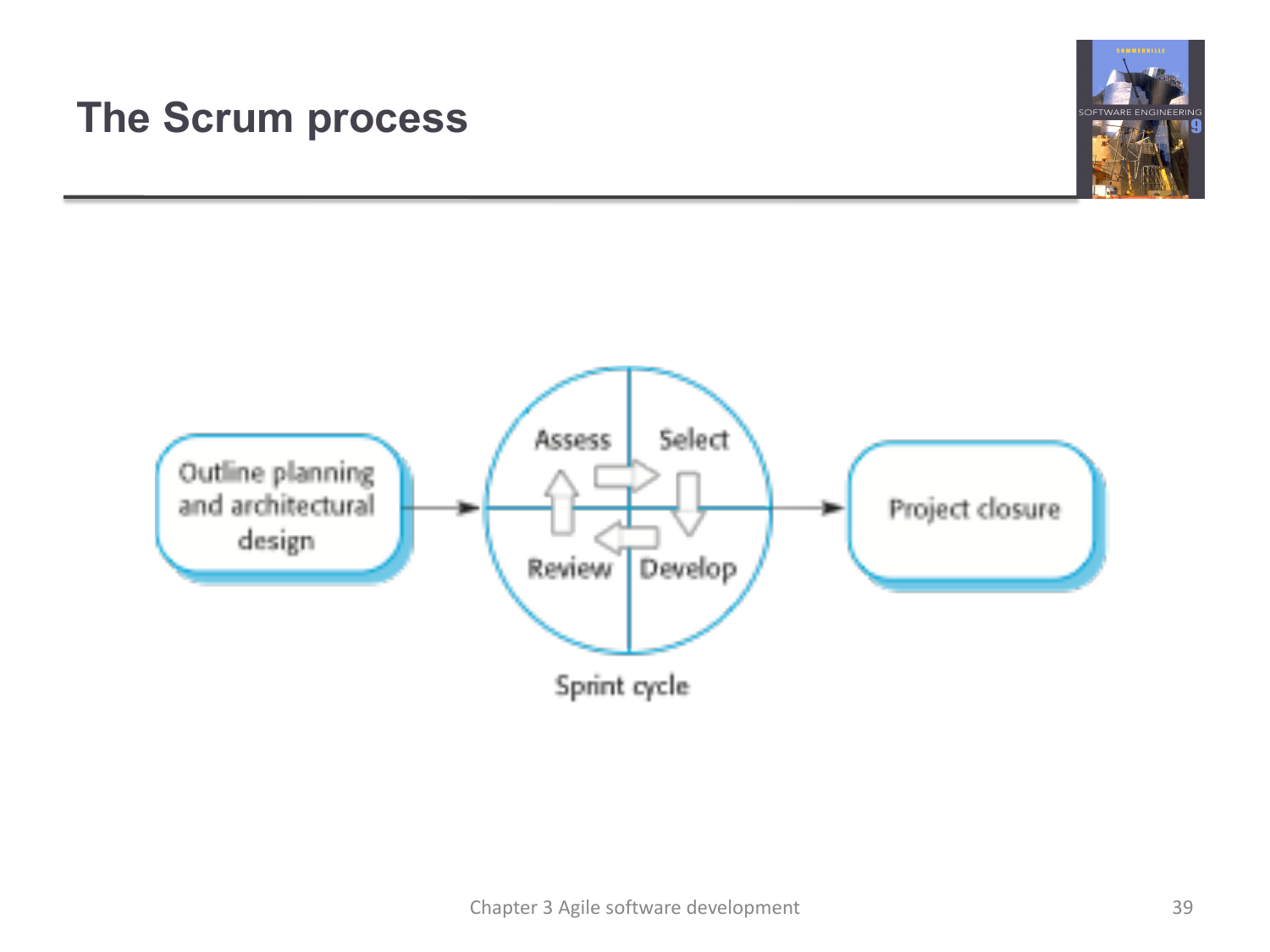

- $\Diamond$  Sprints are fixed length, normally 2–4 weeks. They correspond to the development of a release of the system in XP.
- $\Diamond$  The starting point for planning is the product backlog, which is the list of work to be done on the project.
- $\diamond$  The selection phase involves all of the project team who work with the customer to select the features and functionality to be developed during the sprint.
- $\diamond$  Once these are agreed, the team organize themselves to develop the software. During this stage the team is isolated from the customer and the organization, with all communications channelled through the so-called 'Scrum master'. The role of the Scrum master is to protect the development team from external distractions.
- $\Diamond$  At the end of the sprint, the work done is reviewed and presented to stakeholders. The next sprint cycle then begins.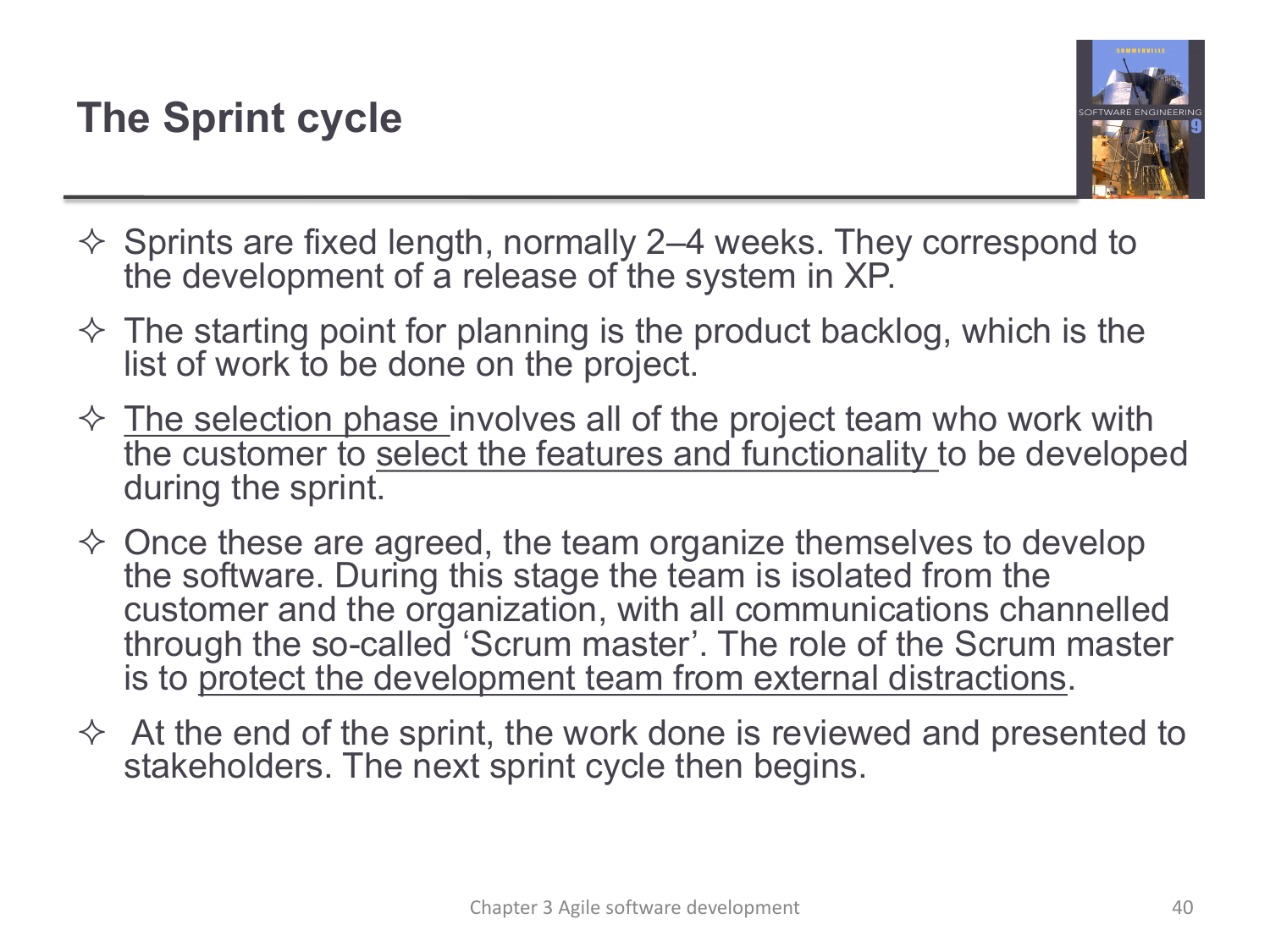

- $\Diamond$  The 'Scrum master' is a facilitator who arranges daily meetings, tracks the backlog of work to be done, records decisions, measures progress against the backlog and communicates with customers and management outside of the team.
- $\diamondsuit$  The whole team attends short daily meetings where all team members share information, describe their progress since the last meeting, problems that have arisen and what is planned for the following day.
	- This means that everyone on the team knows what is going on and, if problems arise, can re-plan short-term work to cope with them.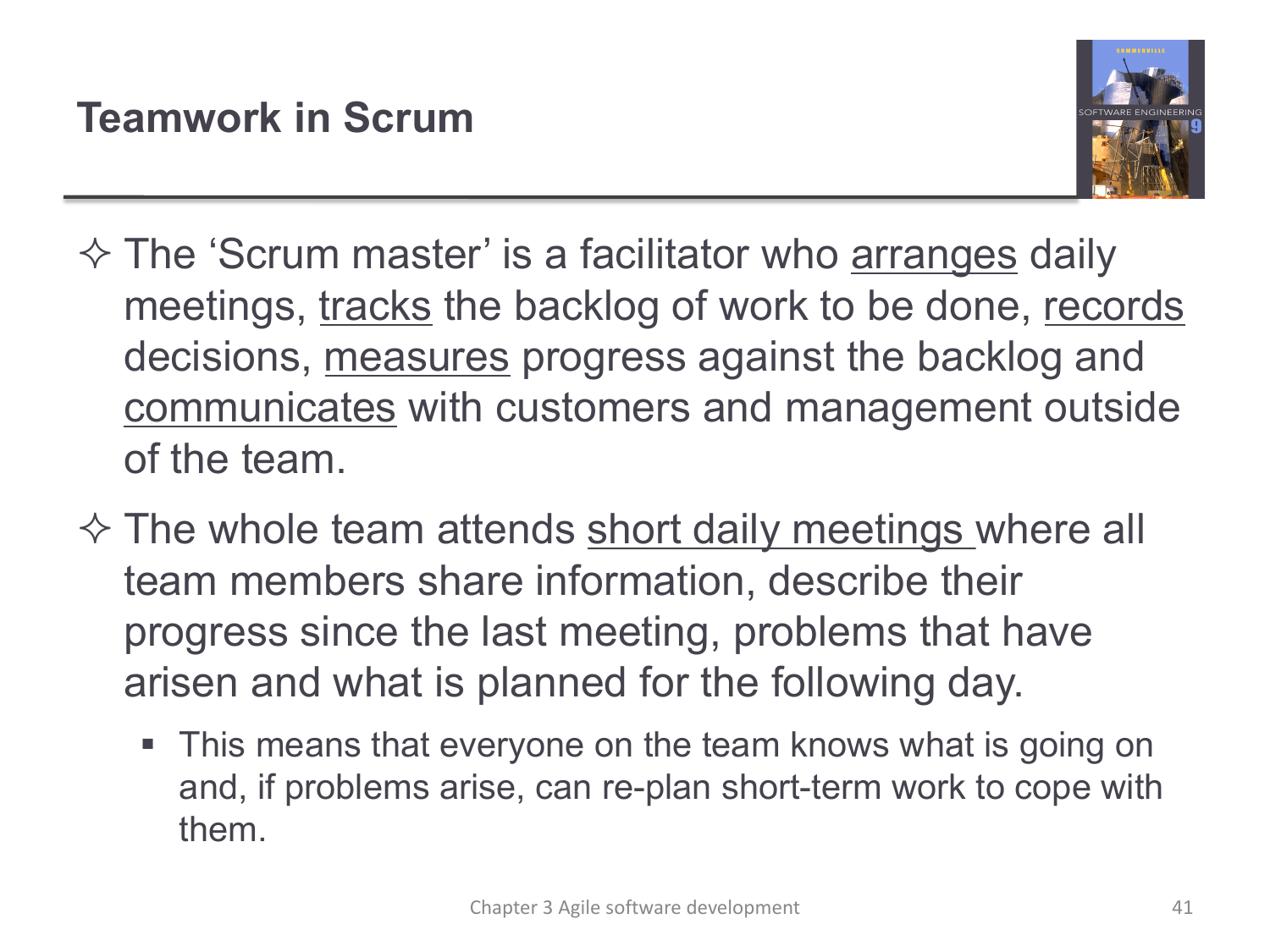

- $\Diamond$  The product is broken down into a set of manageable and understandable chunks.
- $\diamond$  Unstable requirements do not hold up progress.
- $\Diamond$  The whole team have visibility of everything and consequently team communication is improved.
- $\diamondsuit$  Customers see on-time delivery of increments and gain feedback on how the product works.
- $\diamondsuit$  Trust between customers and developers is established and a positive culture is created in which everyone expects the project to succeed.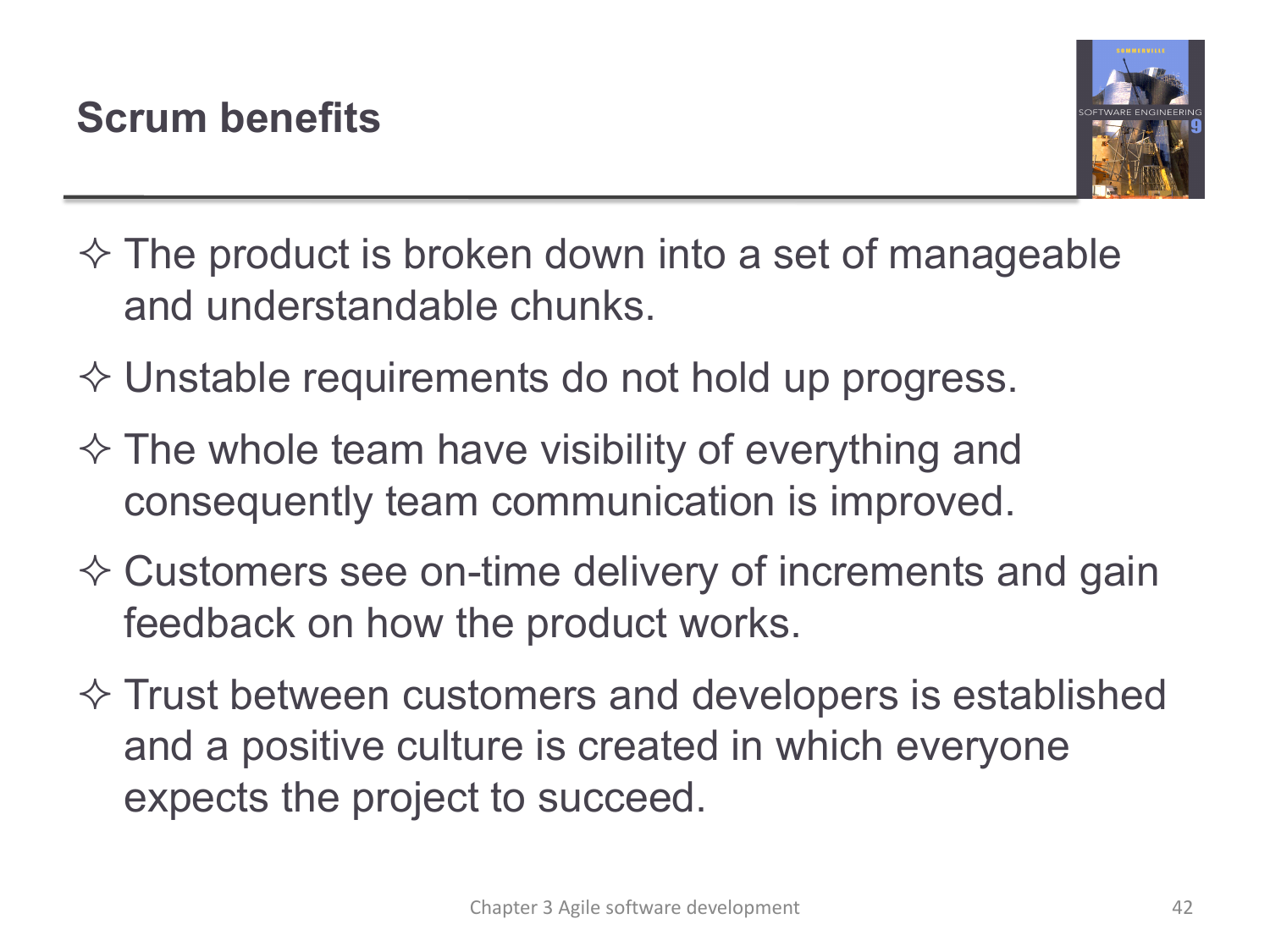

- $\Diamond$  Agile methods have proved to be successful for small and medium sized projects that can be developed by a small co-located team.
- $\Diamond$  It is sometimes argued that the success of these methods comes because of improved communications which is possible when everyone is working together.
- $\Diamond$  Scaling up agile methods involves changing these to cope with larger, longer projects where there are multiple development teams, perhaps working in different locations.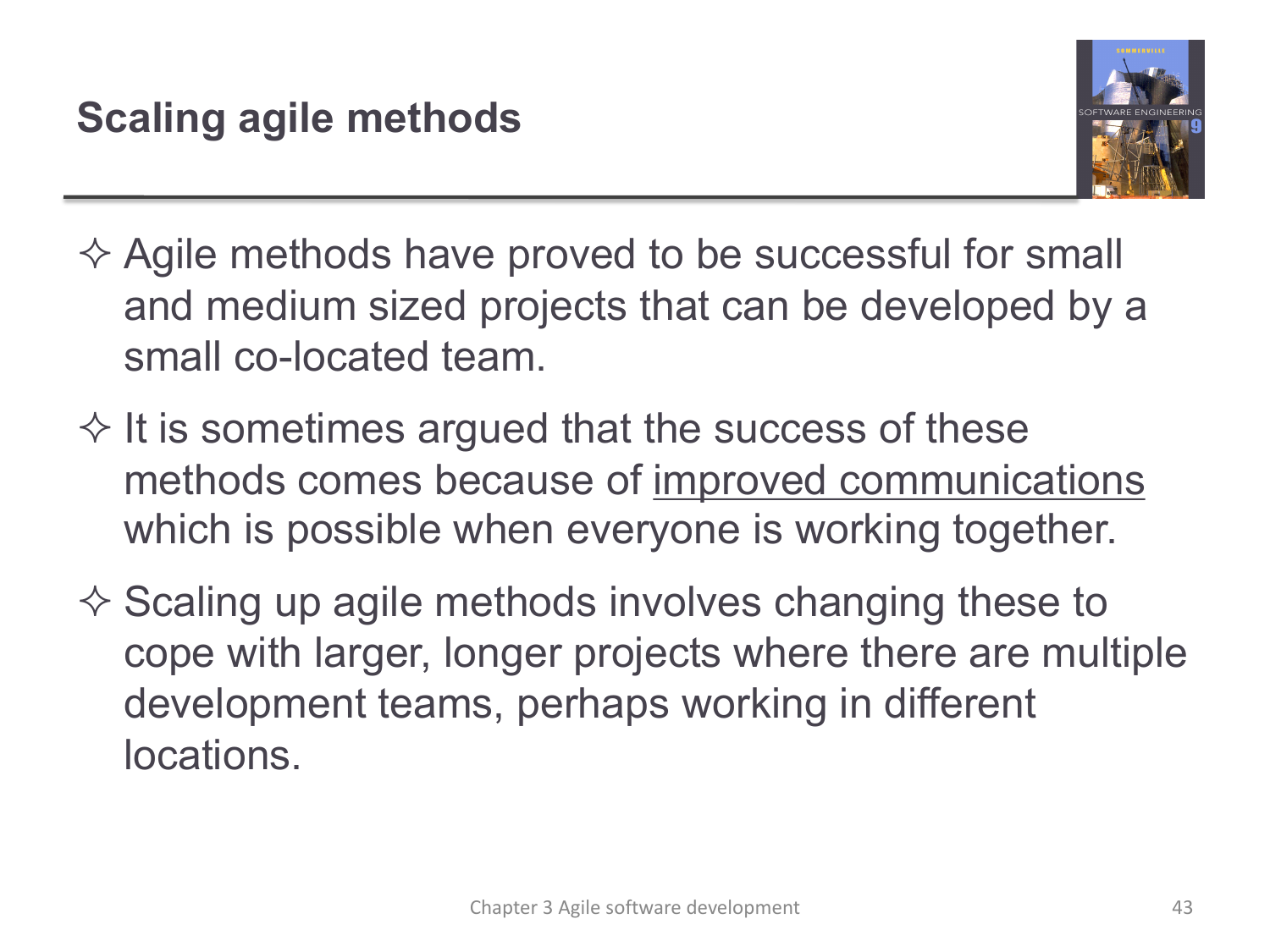

- $\diamondsuit$  Large systems are usually collections of separate, communicating systems, where separate teams develop each system. Frequently, these teams are working in different places, sometimes in different time zones.
- $\diamondsuit$  Large systems are 'brownfield systems', that is they include and interact with a number of existing systems. Many of the system requirements are concerned with this interaction and so don't really lend themselves to flexibility and incremental development.
- $\Diamond$  Where several systems are integrated to create a system, a significant fraction of the development is concerned with system configuration rather than original code development.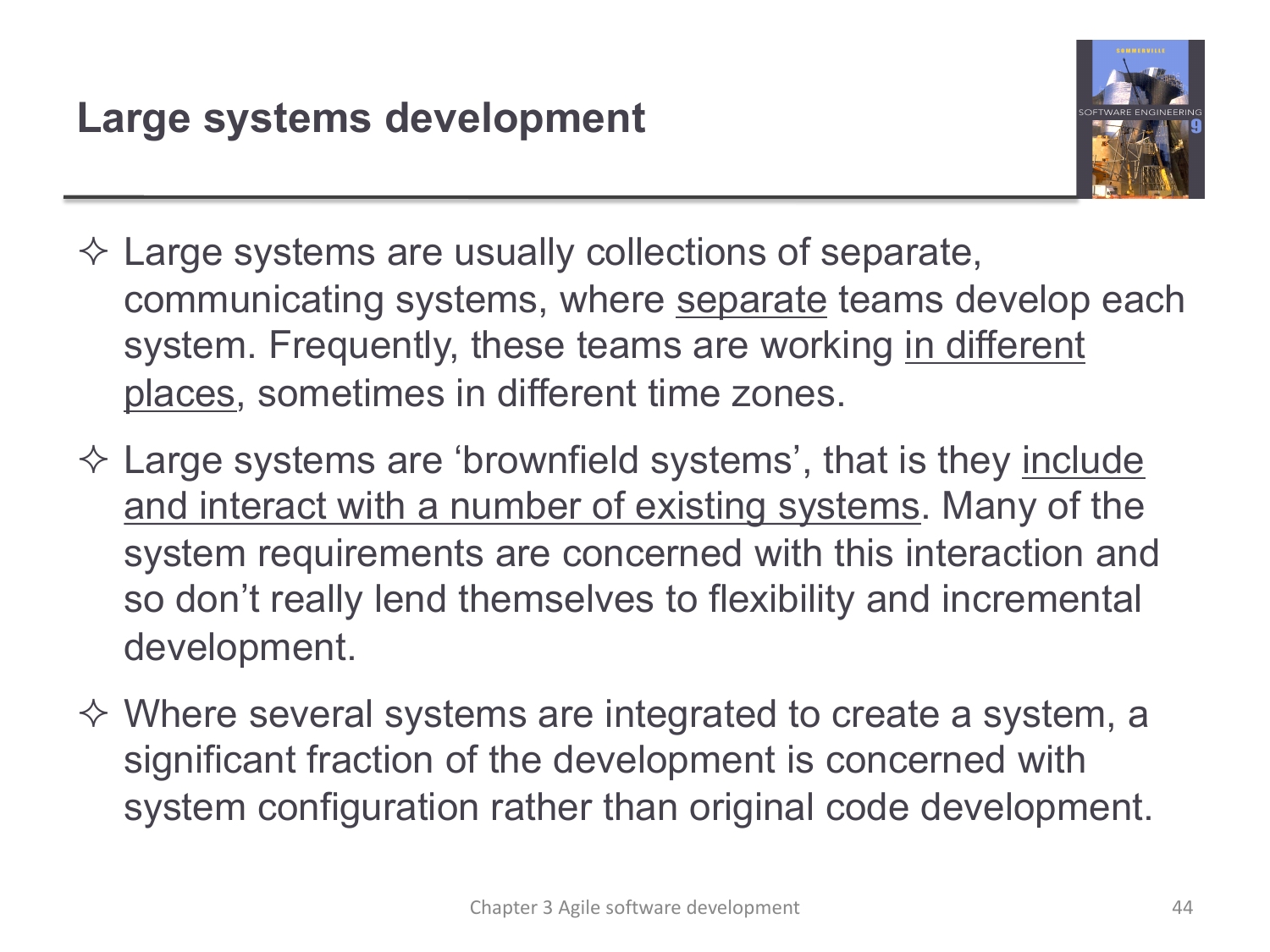

- $\diamondsuit$  Large systems and their development processes are often constrained by external rules and regulations limiting the way that they can be developed.
- $\diamondsuit$  Large systems have a long procurement and development time. It is difficult to maintain coherent teams who know about the system over that period as, inevitably, people move on to other jobs and projects.
- $\diamondsuit$  Large systems usually have a diverse set of stakeholders. It is practically impossible to involve all of these different stakeholders in the development process.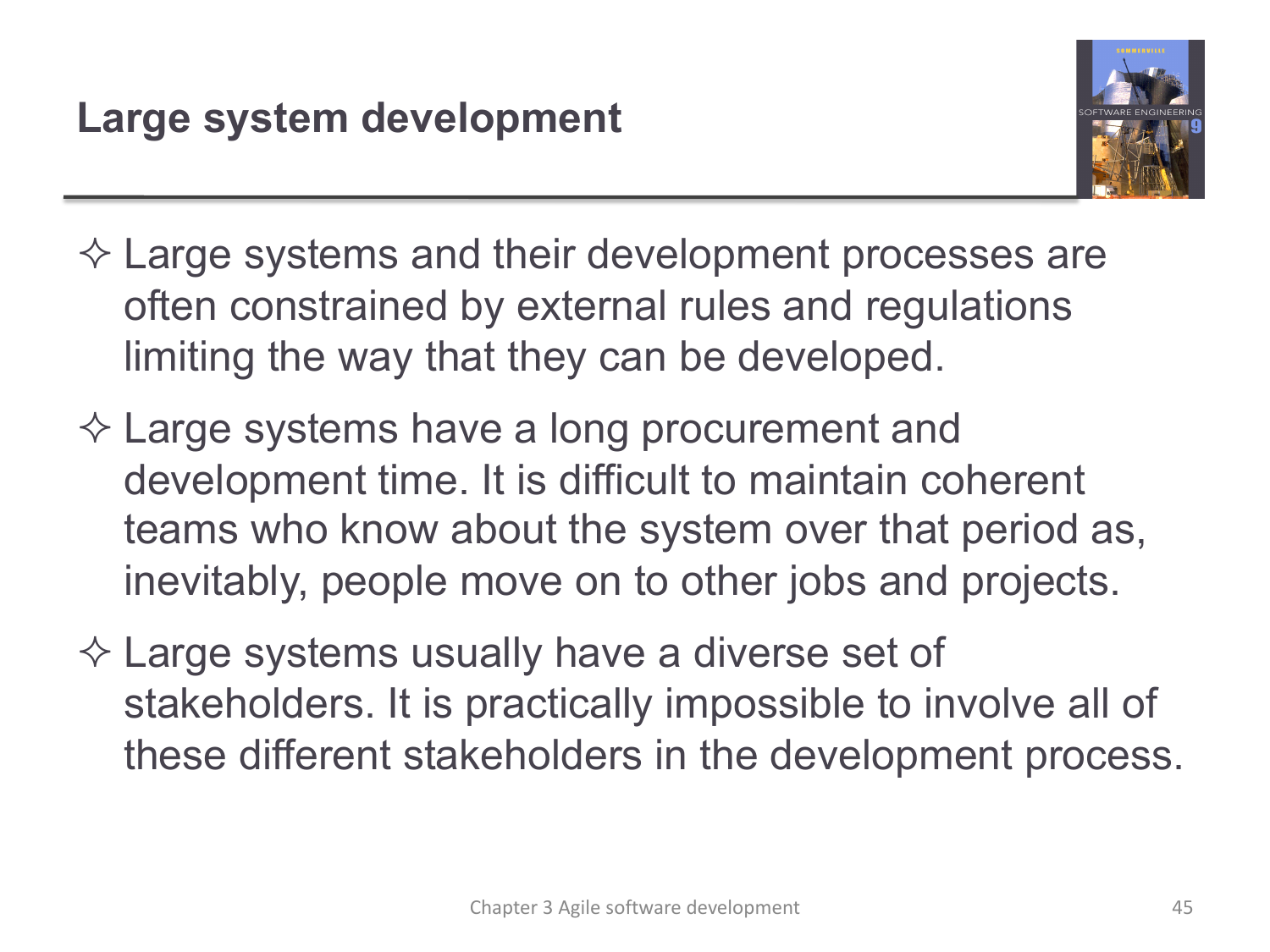

- $\Diamond$  'Scaling up' is concerned with using agile methods for developing large software systems that cannot be developed by a small team.
- $\Diamond$  'Scaling out' is concerned with how agile methods can be introduced across a large organization with many years of software development experience.
- $\Diamond$  When scaling agile methods it is essential to maintain agile fundamentals
	- Flexible planning, frequent system releases, continuous integration, test-driven development and good team communications.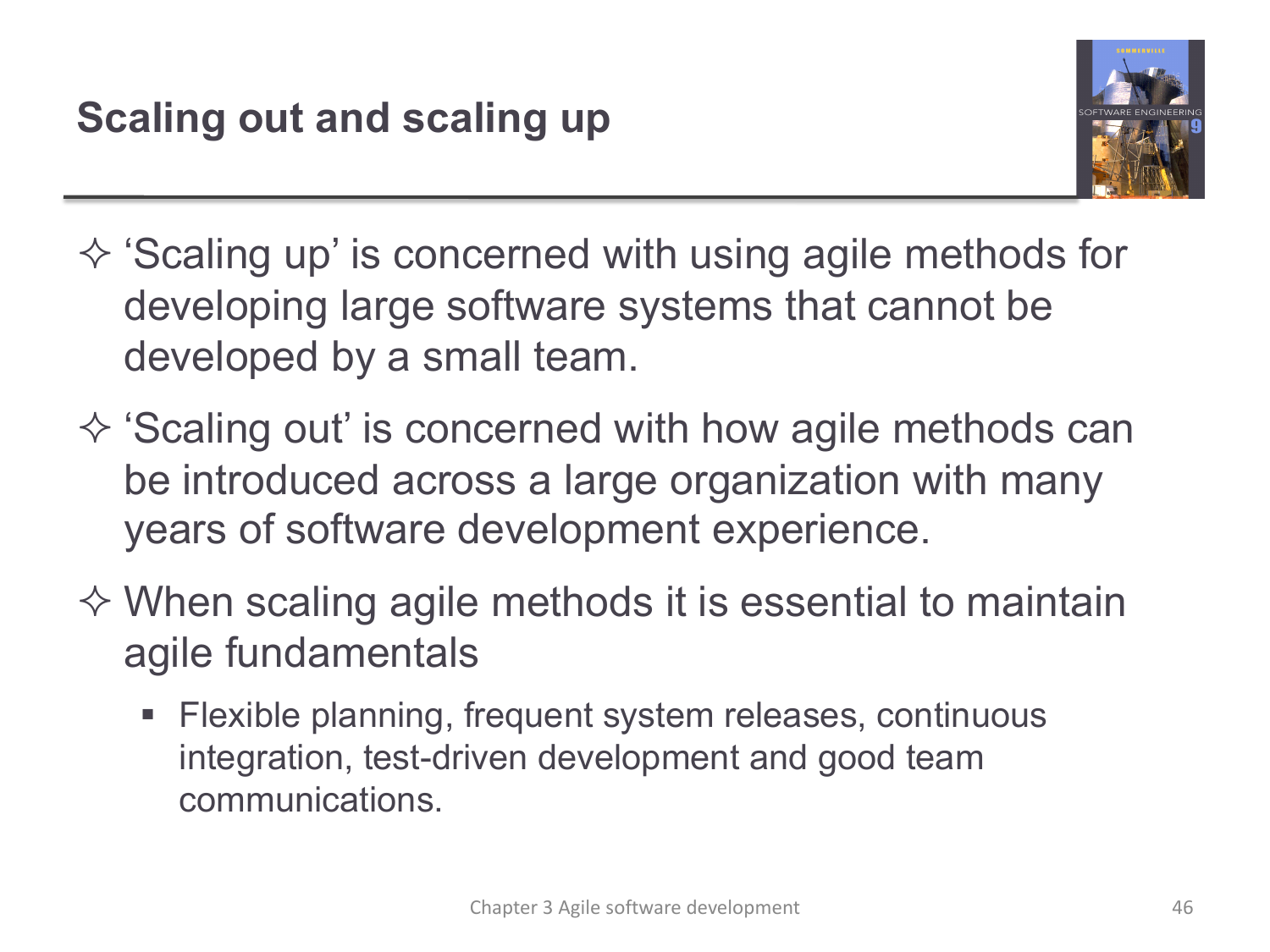

- $\diamond$  For large systems development, it is not possible to focus only on the code of the system. You need to do more up-front design and system documentation
- $\Diamond$  Cross-team communication mechanisms have to be designed and used. This should involve regular phone and video conferences between team members and frequent, short electronic meetings where teams update each other on progress.
- $\Diamond$  Continuous integration, where the whole system is built every time any developer checks in a change, is practically impossible. However, it is essential to maintain frequent system builds and regular releases of the system.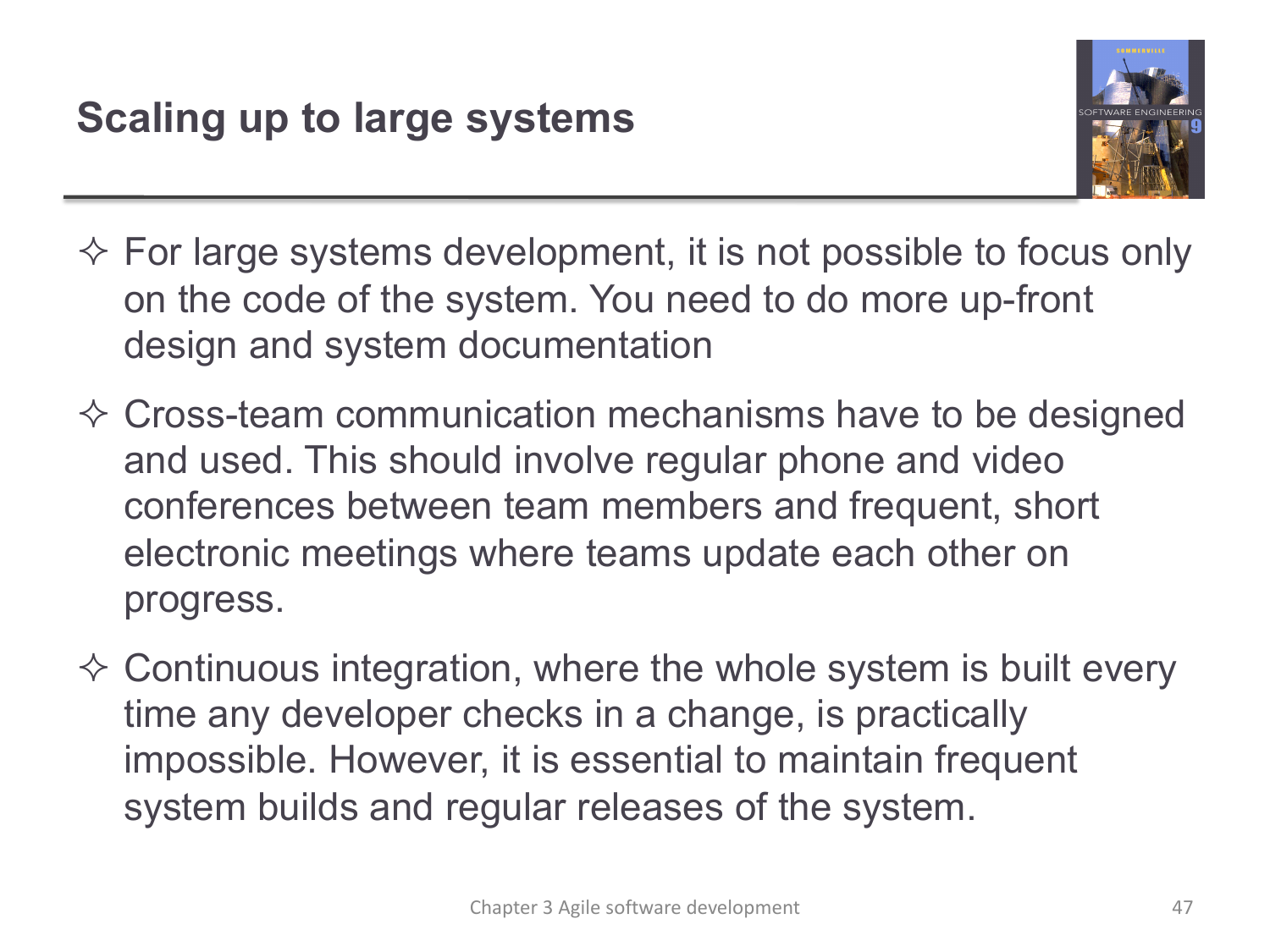

- $\Diamond$  Project managers who do not have experience of agile methods may be reluctant to accept the risk of a new approach.
- $\diamondsuit$  Large organizations often have quality procedures and standards that all projects are expected to follow and, because of their bureaucratic nature, these are likely to be incompatible with agile methods.
- $\Diamond$  Agile methods seem to work best when team members have a relatively high skill level. However, within large organizations, there are likely to be a wide range of skills and abilities.
- $\Diamond$  There may be cultural resistance to agile methods, especially in those organizations that have a long history of using conventional systems engineering processes.